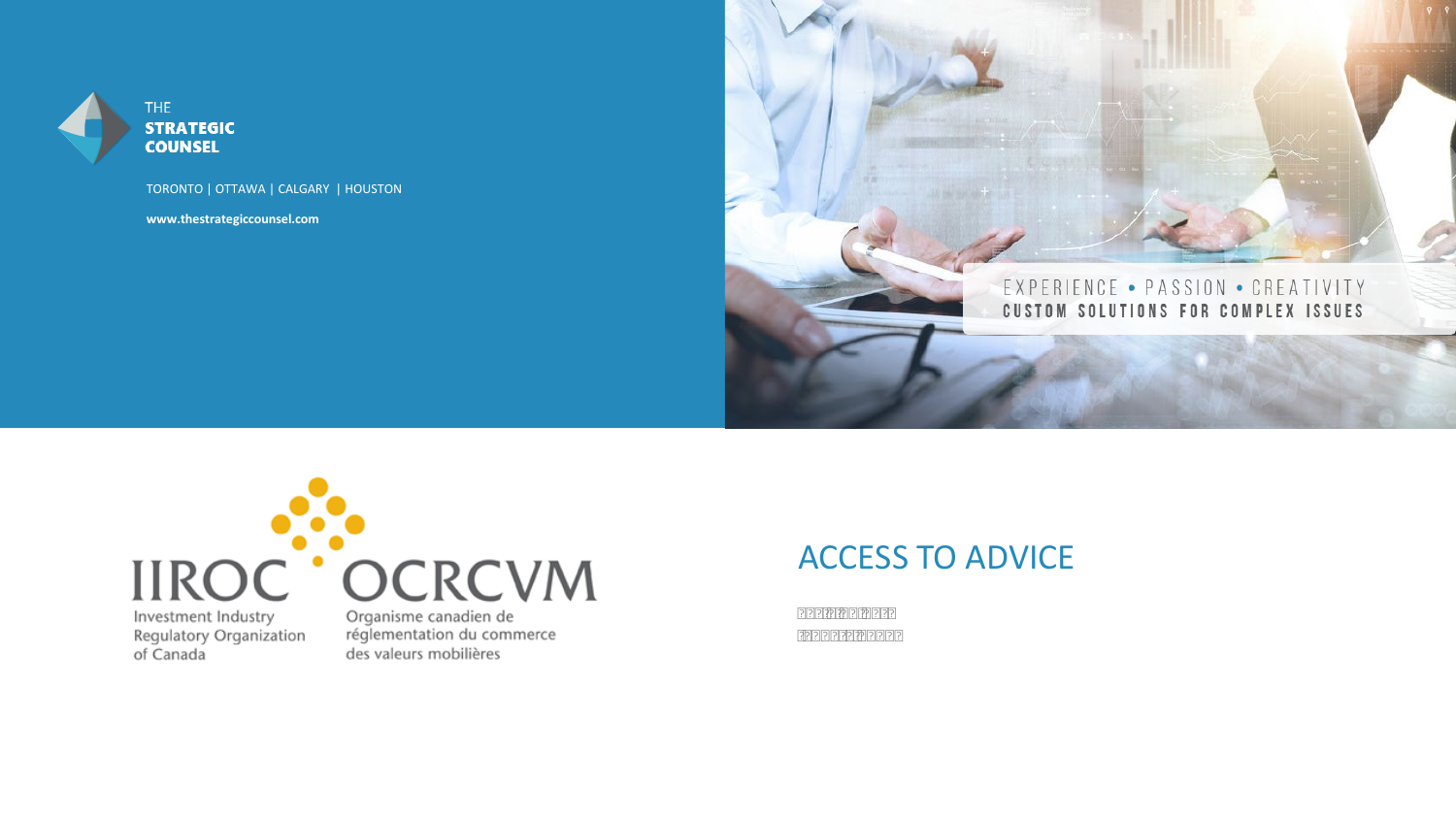#### **CONTENTS**

|    | 1. Objectives                                | 3  |
|----|----------------------------------------------|----|
| 2. | Investor Wants and Needs                     | 5  |
| 3. | Digital Models                               | 15 |
|    | 4. Barriers to Accessing Advice              | 21 |
| 5. | Regulation                                   | 24 |
|    | 6. Profile of Current and Aspiring Investors | 26 |
| 7. | Methodology                                  | 28 |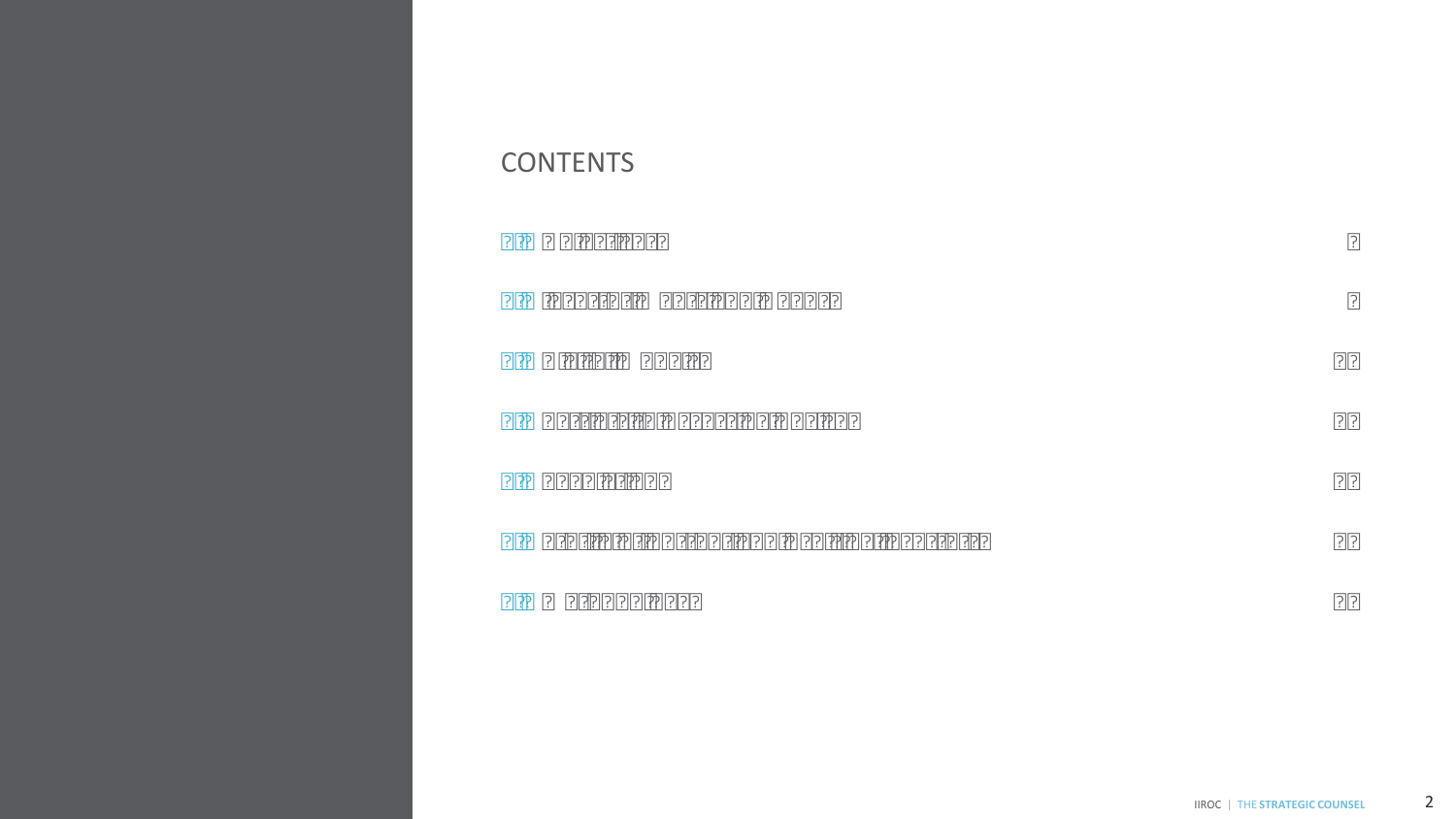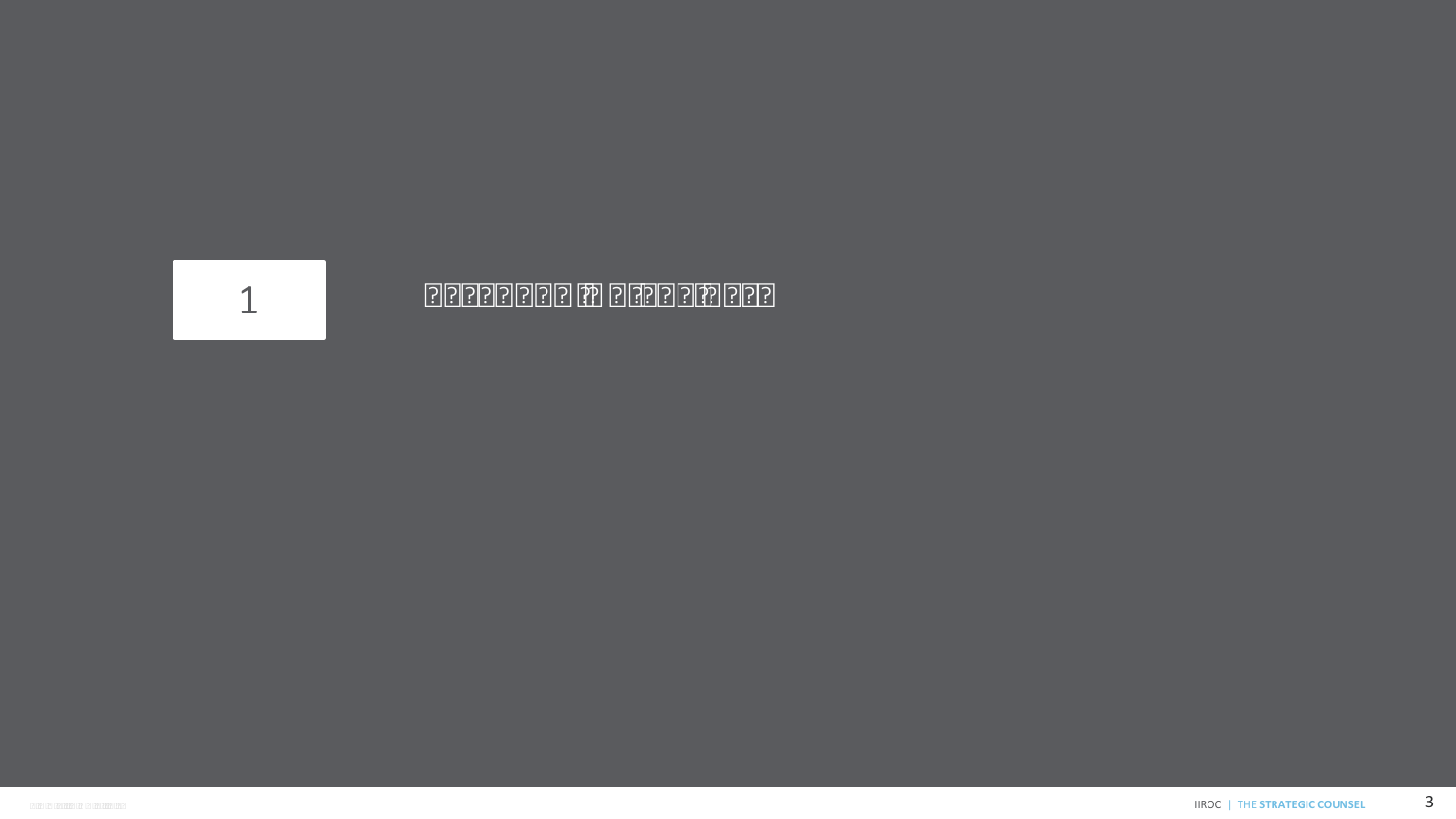#### About the Research

#### **Objectives**

- To explore access to investment advice from the perspective of current investors (hold at least one of a range of investment instruments) and aspiring investors (those who currently do not hold investments and indicate that their financial situation is not a barrier to investing)
- To identify barriers to investment advice from the perspective of current and aspiring investors
- To explore awareness, usage, and perceptions of automated online investment advice tools and service

 national online panel of Canadians was undertaken and **1507** investors surveyed. More details are found in To deliver on these objectives a and **501** aspiring investors were section 7.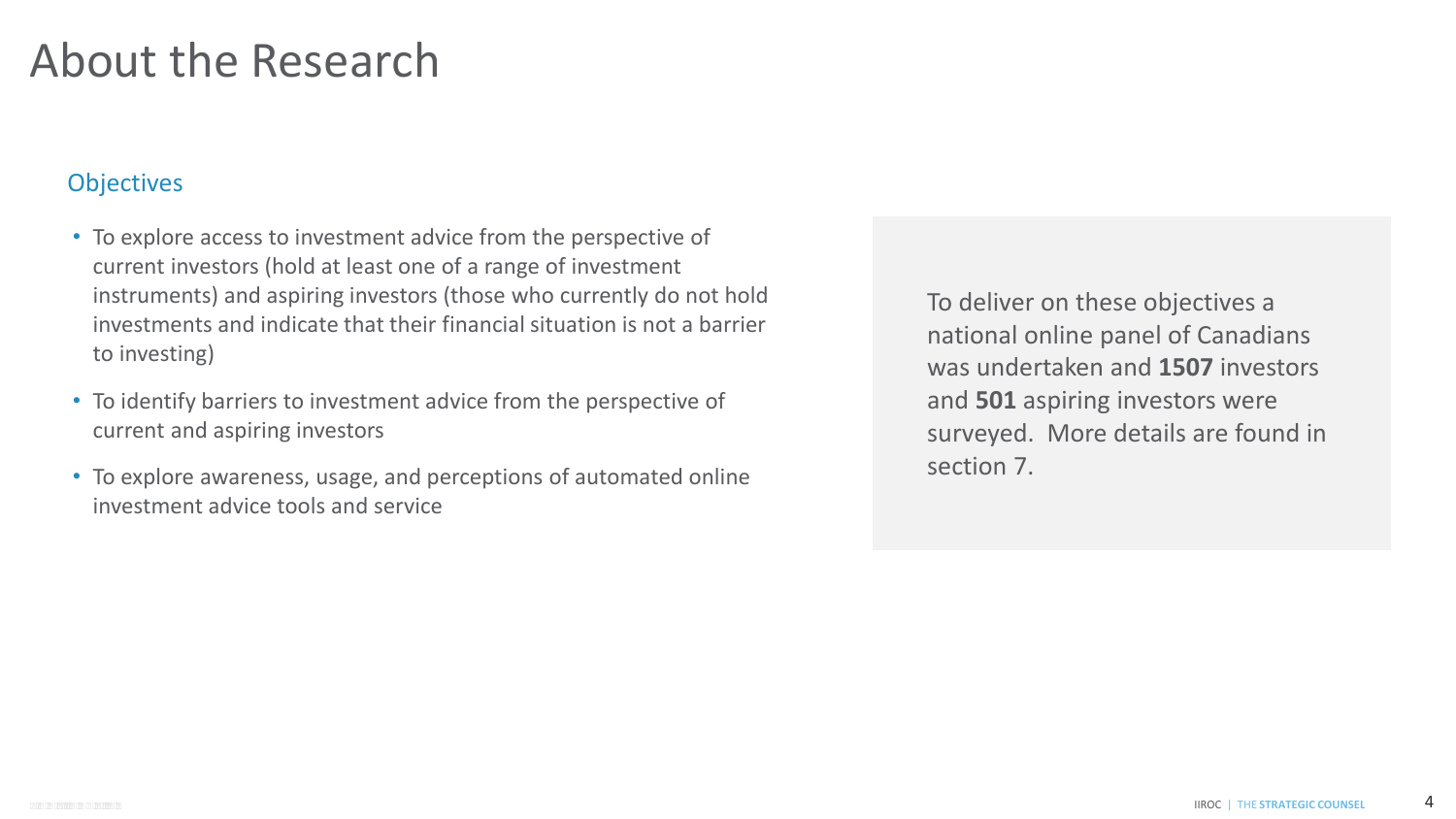# 2 INVESTOR WANTS AND NEEDS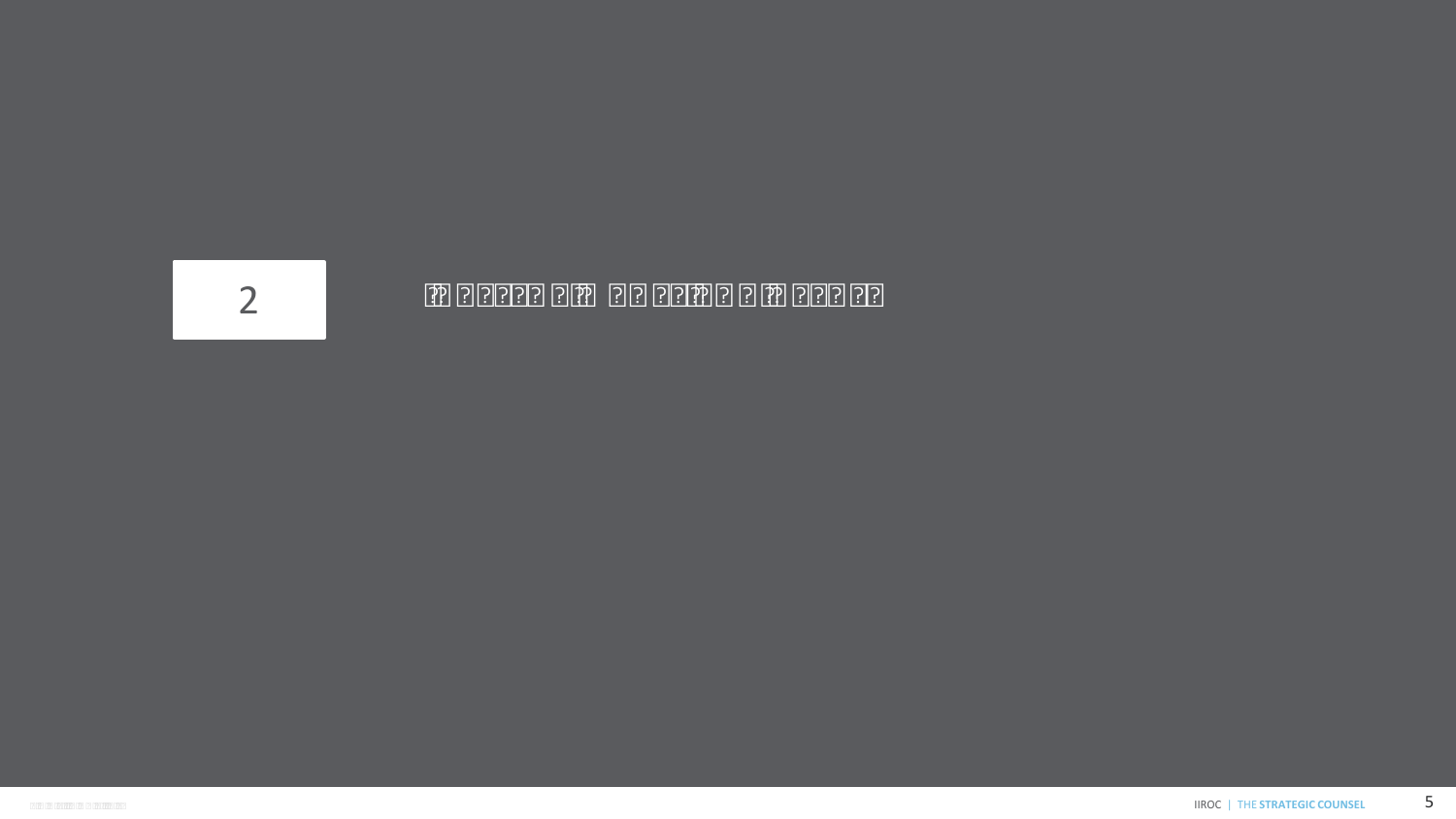# Investors value **access**, flexibility and personalization in the advice they receive.

 **Access** means getting advice when and how investors want it, through a single point of contact, and through a human being.

| Current<br><b>Investors</b> | <b>Aspiring</b><br>Investors |                                                                                                                                 |
|-----------------------------|------------------------------|---------------------------------------------------------------------------------------------------------------------------------|
|                             | 90% 71%                      | Important I can <b>access</b> the financial advice I need and want,<br>when I need and want it                                  |
|                             | 86% 68%                      | Important I can access a range of financial products & services<br>without going to different providers or opening new accounts |
|                             | 74% 62%                      | Say they need their advice to come from a human                                                                                 |

Q. For each of the following, please indicate how important it is to you personally.

Base: Total Sample (n=2008), Investors (n=1507), Aspiring Investors (n=501)

Q. Thinking about the financial information and advice available through an online investment service, please indicate whether you agree or disagree with each of the following statements.

Base: Total Sample (n=2008), Investors (n=1507), Aspiring Investors (n=501)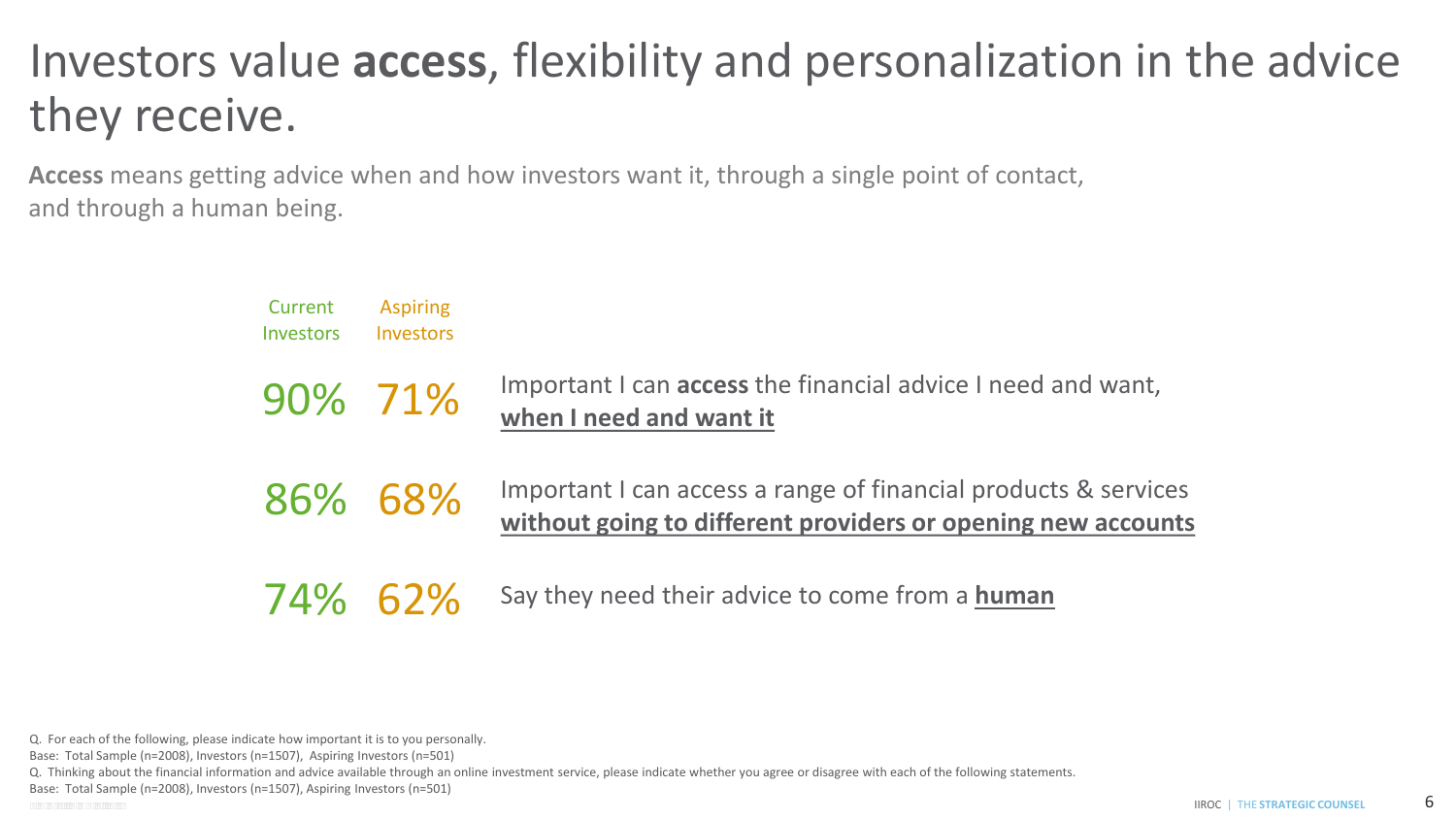# Investors value access, **flexibility** and personalization in the advice they receive.

**Flexibility** is key both in terms of service levels and payment options.

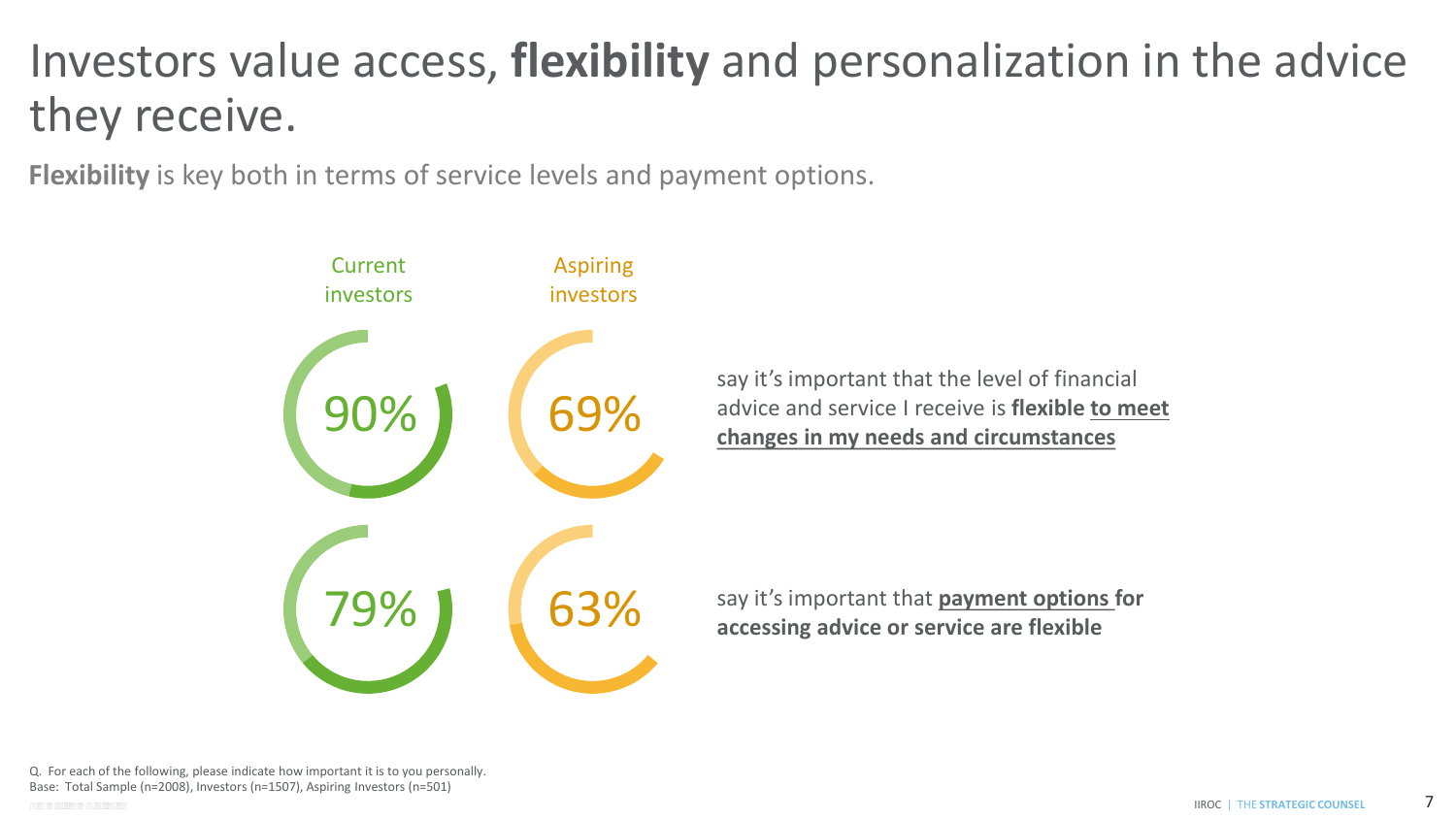# A quarter of investors don't know how they pay for advice

 Among those who do know, most are satisfied, although satisfaction with the current payment models is soft (33% very satisfied).



24% **Don't know** how they currently pay for advice.



88% Are "Satisfied" with the way they currently pay for advice. 33% "very" satisfied

12% Are "Not Satisfied" with the way they currently pay for advice.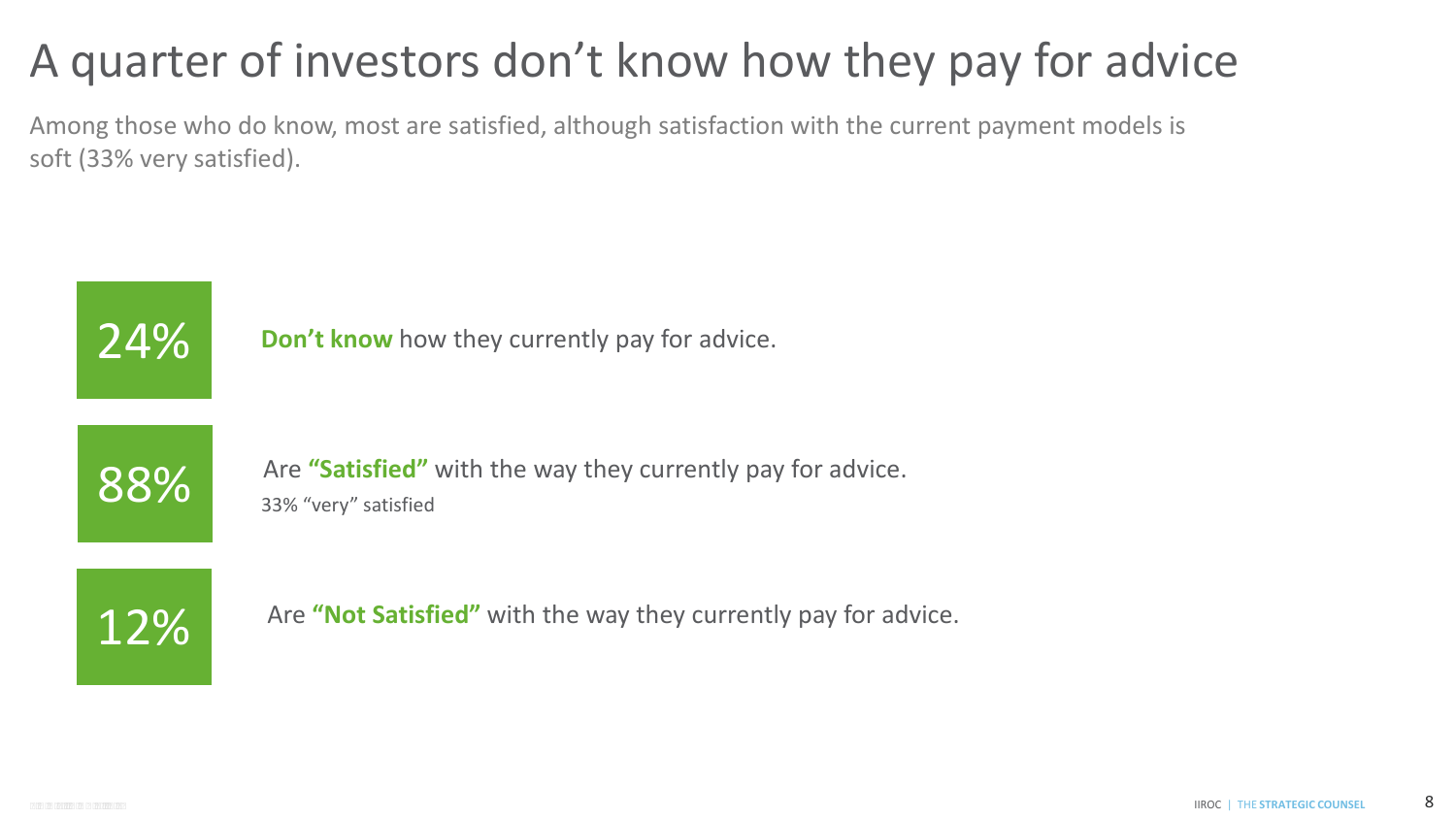### Investors value access, flexibility and **personalization** in the advice they receive.

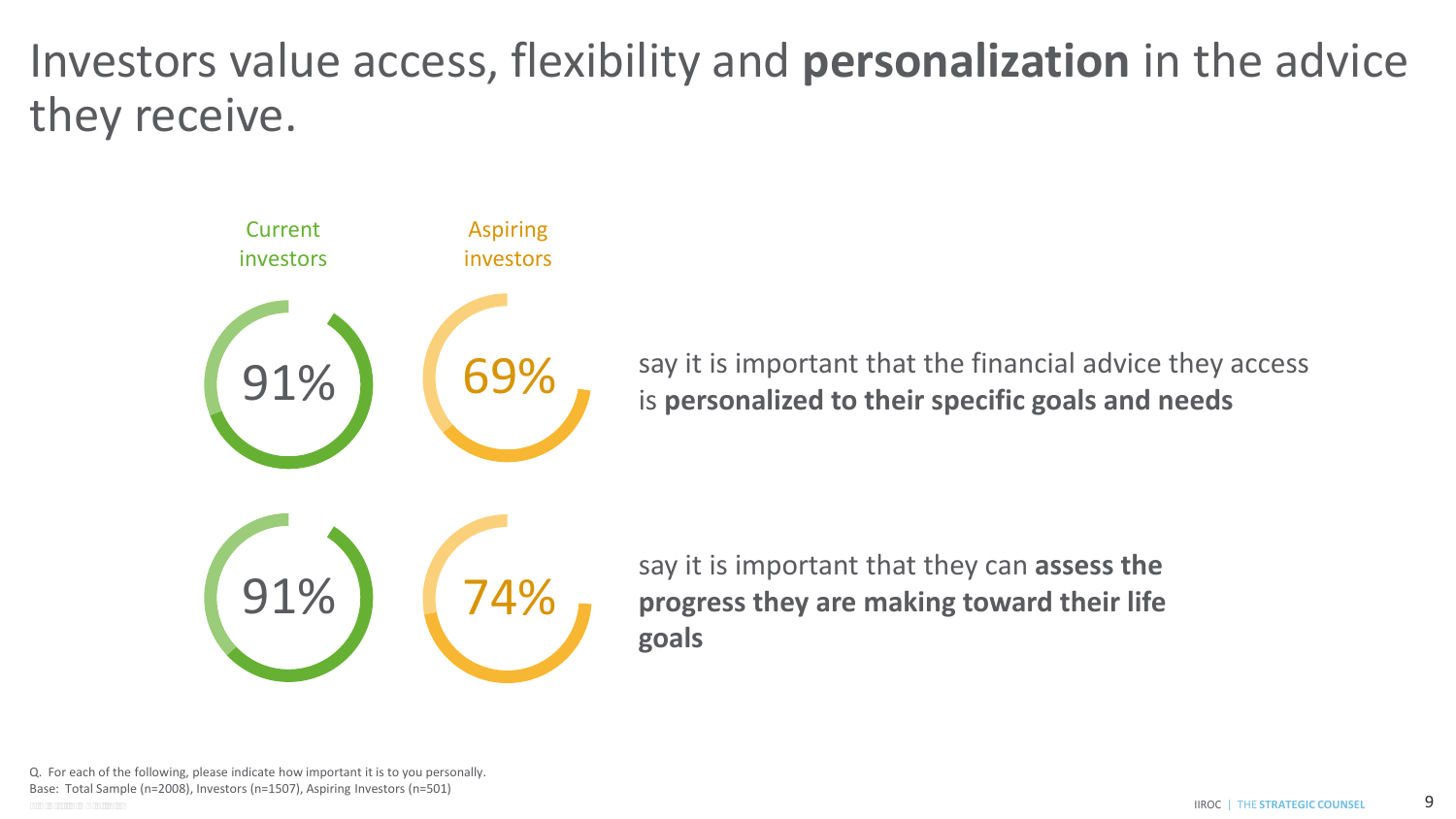# A majority of investors receive investment advice and most say it



#### Frequency of seeking advice

| 15% | 59%                                                                                                 |  | 26% |  |
|-----|-----------------------------------------------------------------------------------------------------|--|-----|--|
|     | $\blacksquare$ Monthly or more frequently $\blacksquare$ Annually $\blacksquare$ Less than annually |  |     |  |

#### Top topics of advice

- **1** Planning for financial goals (56%)
- 2 Tax and estate planning (43%)

Q. Are you currently getting professional investment advice? Base: Investors (n=1507)

Q. Does the advice you are getting meet your needs? Base: Those who answered "Yes" (n=828)

Q. How often would you say you typically: Seek advice from a professional about my personal investments? Base: Investors (n=1507)

Q. Which, if any, of the following topics do you or would you tend to seek information or advice on? (check all that apply) Base: Investors (n=1507)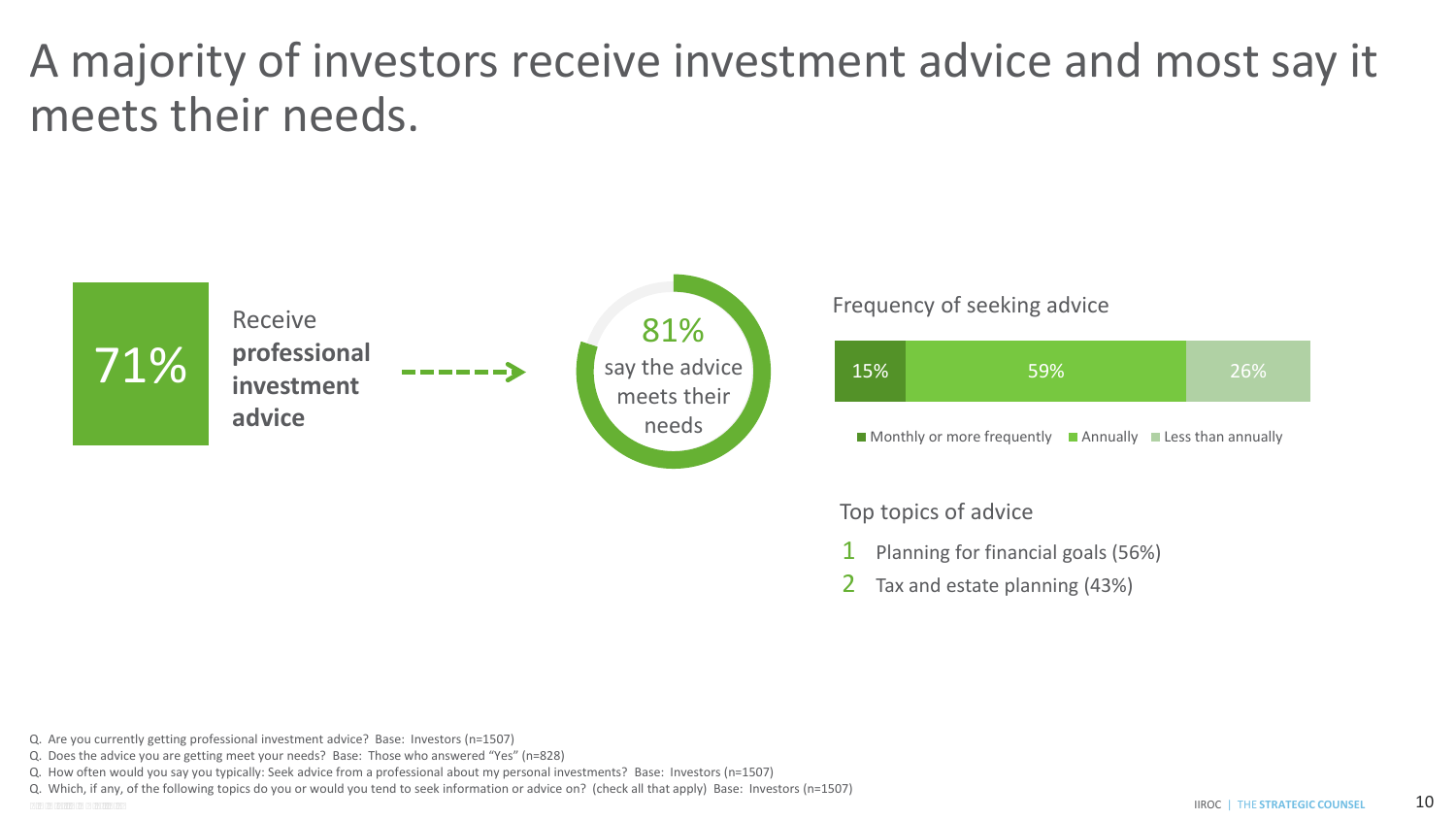## Nearly half of investors want professional advice that considers their immediate family in the planning process.

For those with children under the age of 21, 70% want the advice to consider their immediate family.



**IIROC** | THE STRATEGIC COUNSEL Q. When planning your finances, do you want to receive professional advice that pertains to you as an individual, to your immediate family (eg. your partner/spouse, children, others who may be living with you), or to your adult children, or other family members who are not living with you)? (check all that apply) Base: Total Sample (n=2008), Investors (n=1507), Aspiring Investors (n=501) CONFIDENTIAL **CONSEL 21 INDIA LATEGIC COUNSEL 21**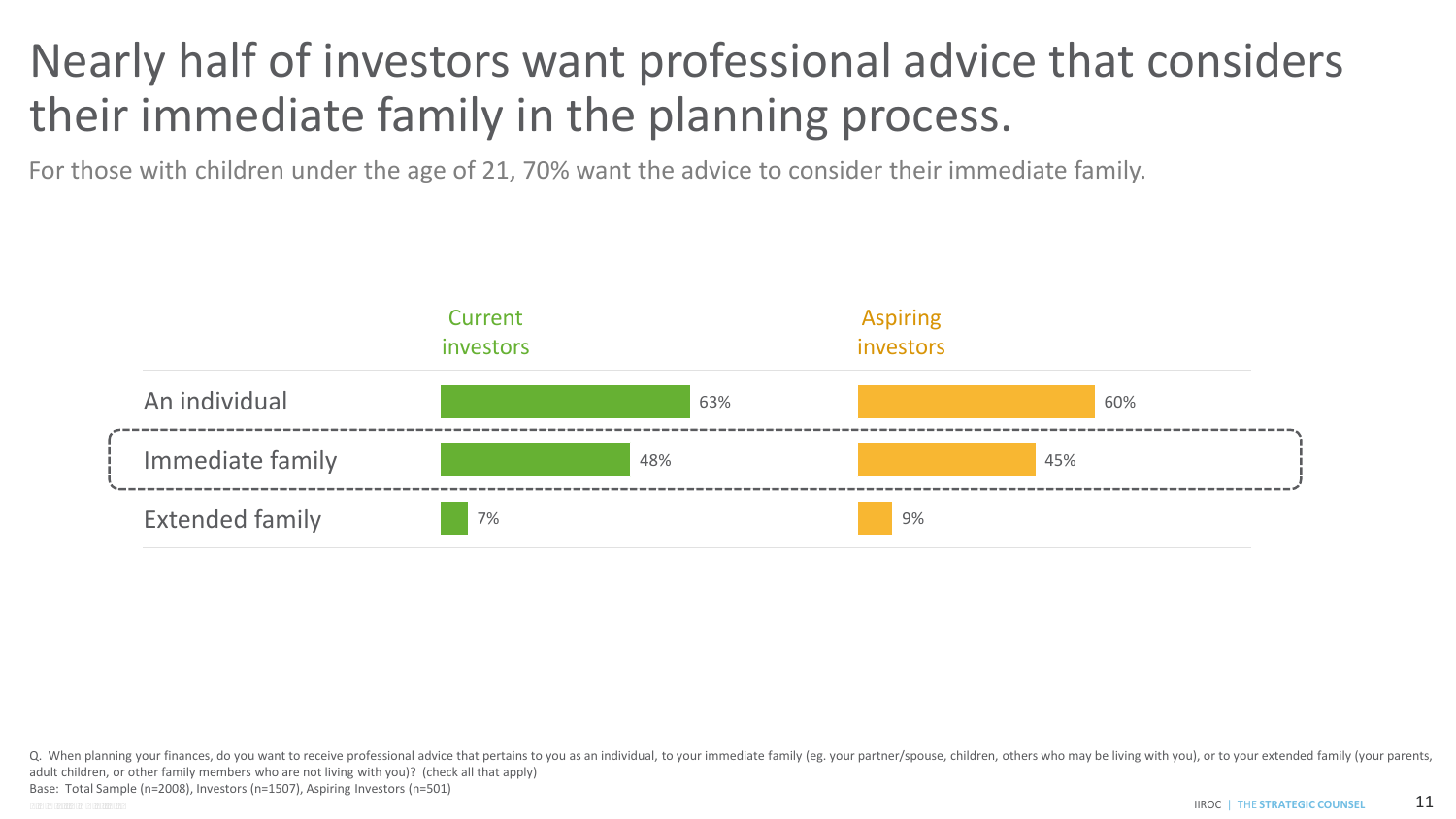variety of dimensions appears strong, but is softer than it first Among current investors, confidence and knowledge across a appears.

| Confidence                                                             | $\%$<br>Confident              | $\%$<br>Very Confident              |
|------------------------------------------------------------------------|--------------------------------|-------------------------------------|
| Ability to make decisions about what to do with your money             | 80%                            | 28%                                 |
| Ability to make decisions about investments                            | 72%                            | 21%                                 |
| Understanding of the performance of the investments you currently hold | 77%                            | 23%                                 |
| Understanding of the fees you currently pay                            | 72%                            | 25%                                 |
| Knowledge                                                              | $\frac{0}{0}$<br>Knowledgeable | $\frac{0}{2}$<br>Very Knowledgeable |
| The options available for getting investing information and advice     | 67%                            | 15%                                 |
| The financial products and services that are available                 | 67%                            | 13%                                 |

Q. Overall, how confident do you feel about each of the following?

Q. Overall, how knowledgeable do you feel about each of the following?

Base: Investors (n=1507)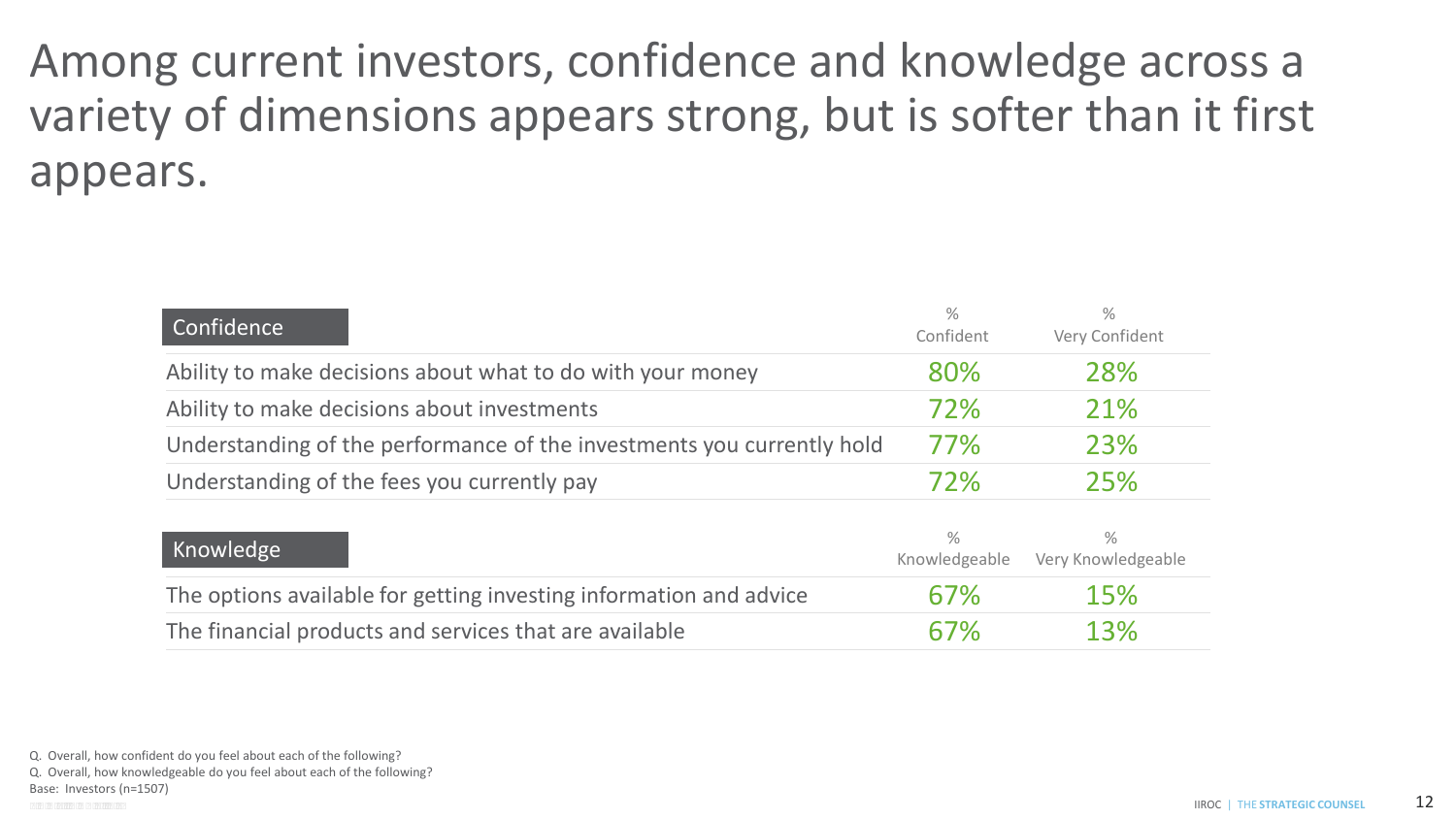Men tend to express higher levels of confidence and knowledge than women when it comes to many aspects of investing.



Confident in ability to make decisions

**Financial decisions**  \*80% vs. 72%

**Investment decisions**  \*72% vs. 57%

Confident they understand investment performance and fees they currently pay

**Investment performance and fees**  \*84% vs. 70%

**Fees**  \*75% vs. 68% Knowledge of the options available for information, advice, products and services

**Information and advice**  \*66% vs. 54%

**Products and services**  \*66% vs. 52%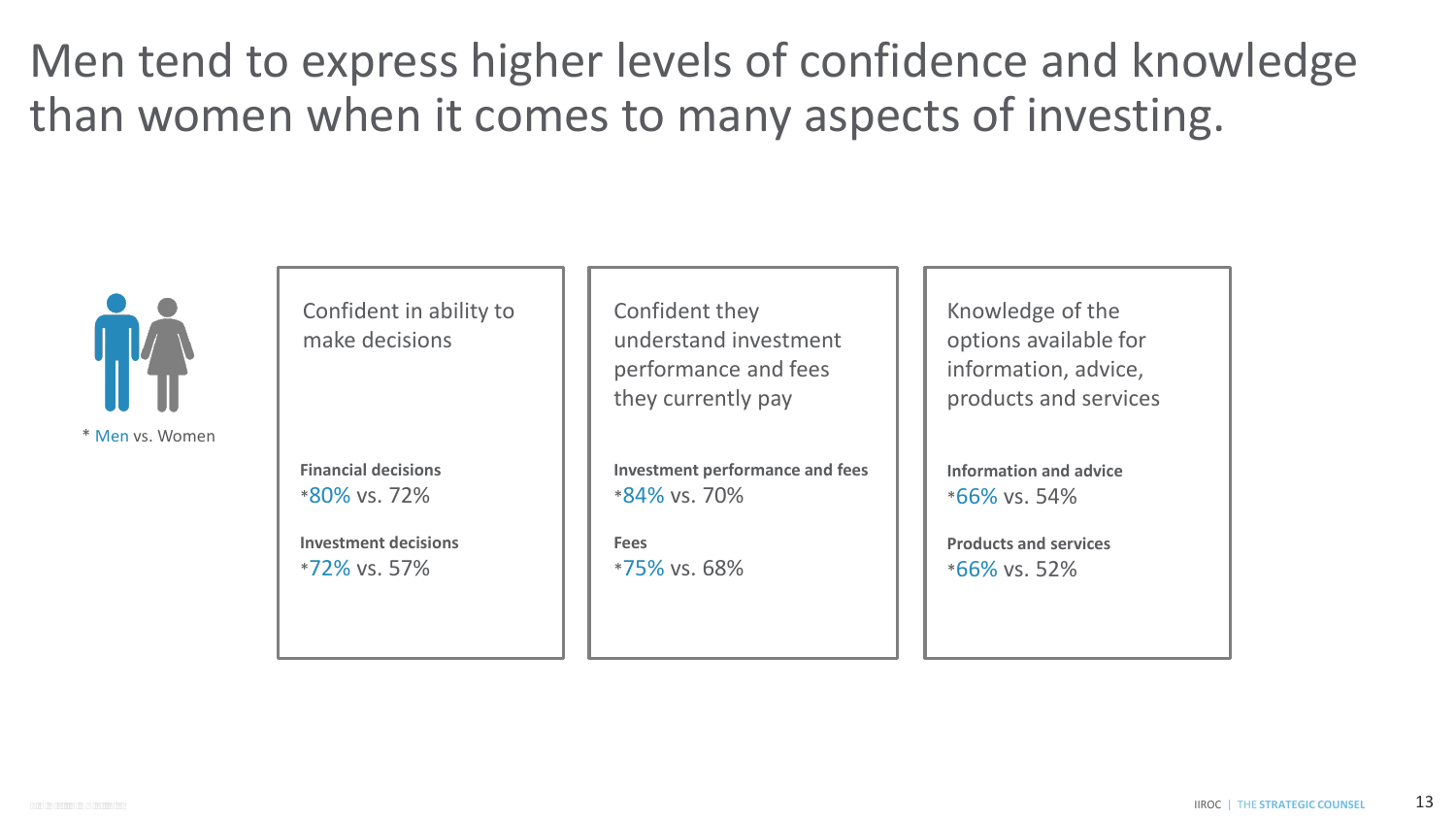Senior investors (65+ years of age) are more confident and knowledgeable, and place greater value on personal relationships when it comes to investment advice.

> Confident in ability to make decisions about their money (83%) and investments (71%)

Confident in their understanding of the performance of their investments (88%) and the fees they pay (84%)

- Most likely to work with an investment advisor (53%)
- Say it is important that their advice be delivered by a human (82%)
- Say it is important their advice come from a regulated individual or firm (81% important, 62% 'very' important)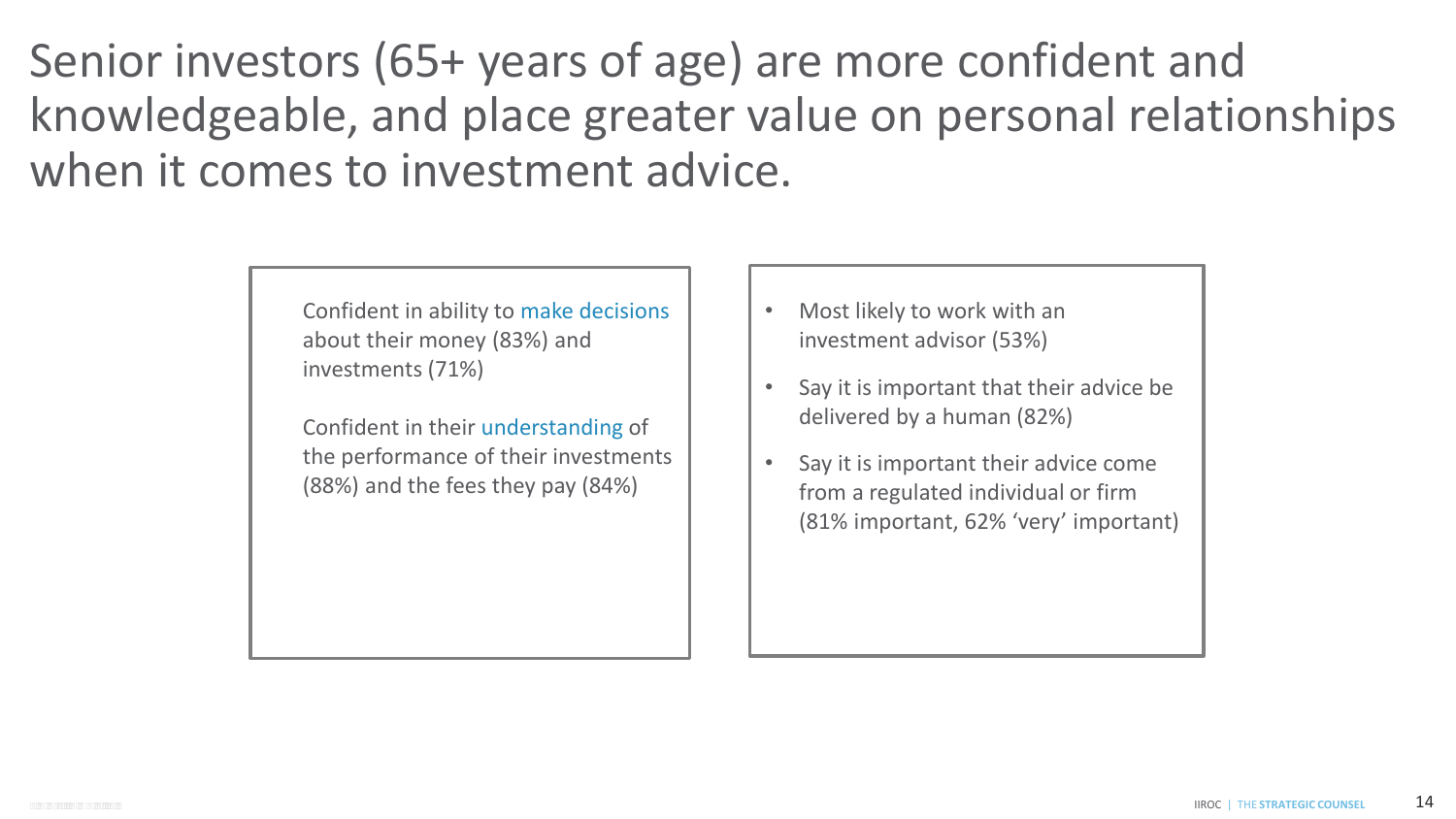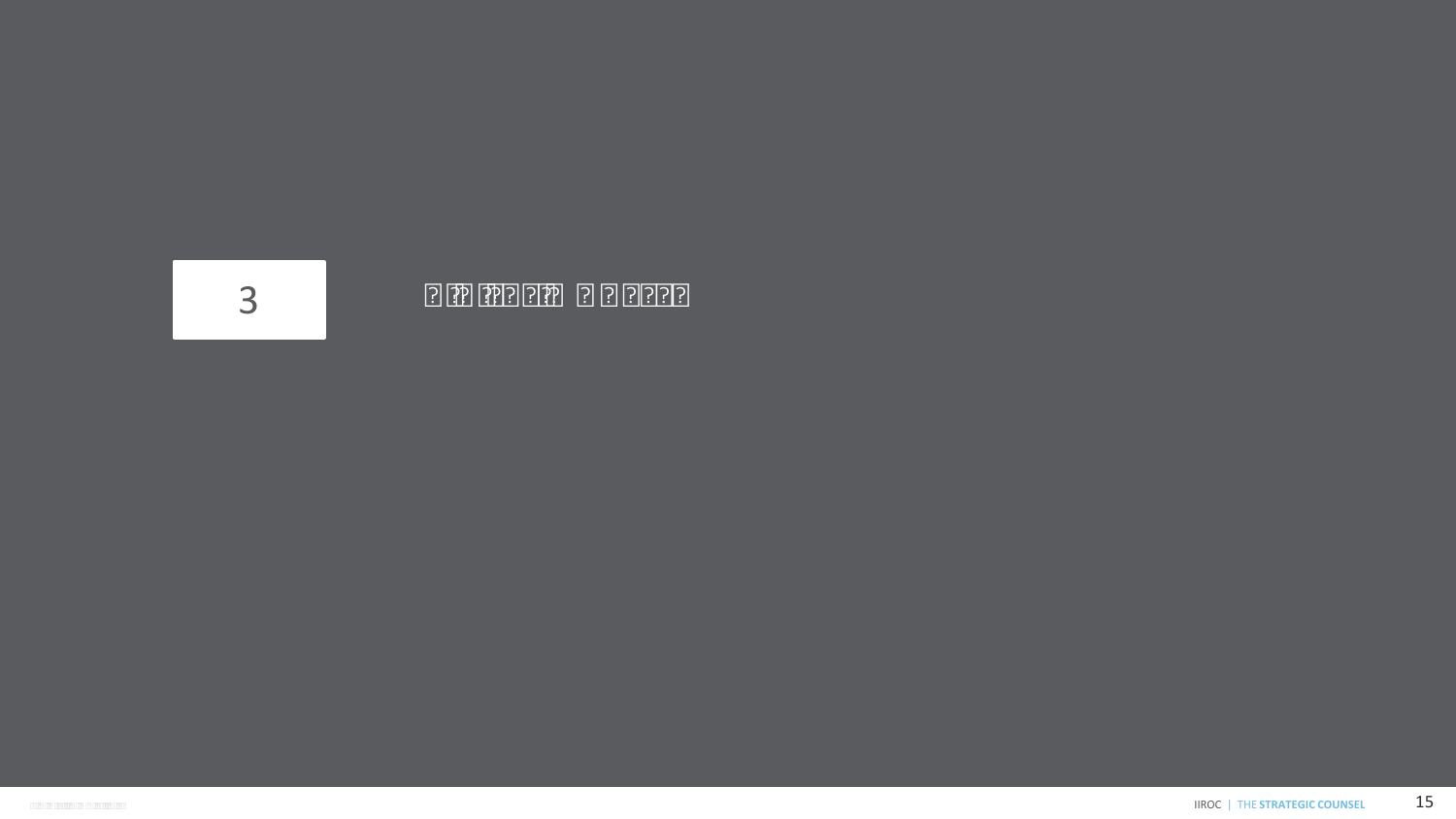Digital comfort isn't translating into widespread uptake of online investment services … yet.

Most seem comfortable doing financial business online …



Current **Investors** 

Aspiring Investors



Yet few say they have tested automated investment services so far

> 17% Current **Investors**

9% Aspiring

Investors

Q. Which of the following, if any, do you consider barriers to receiving the financial advice you need and want? (please check all that apply): I'm not comfortable with doing financial business online (such as banking or m base: Total Sample (n=2008), Investors (n=1507), Aspiring Investors (n=501)

Q. Which, if any, of these options have you accessed for financial information and/or advice? (please check all that apply) Base: Total Sample (n=2008), Investors (n=1507), Aspiring Investors (n=501)

 Q Which of the following topics, if any, have you used an online investment service to explore? Base: Online investment service at Q22 (n=301), Investors (n=255), Aspiring Investors (n=46) C O N F I D E N T I A L IIROC | THE **STRATEGIC COUNSEL** 16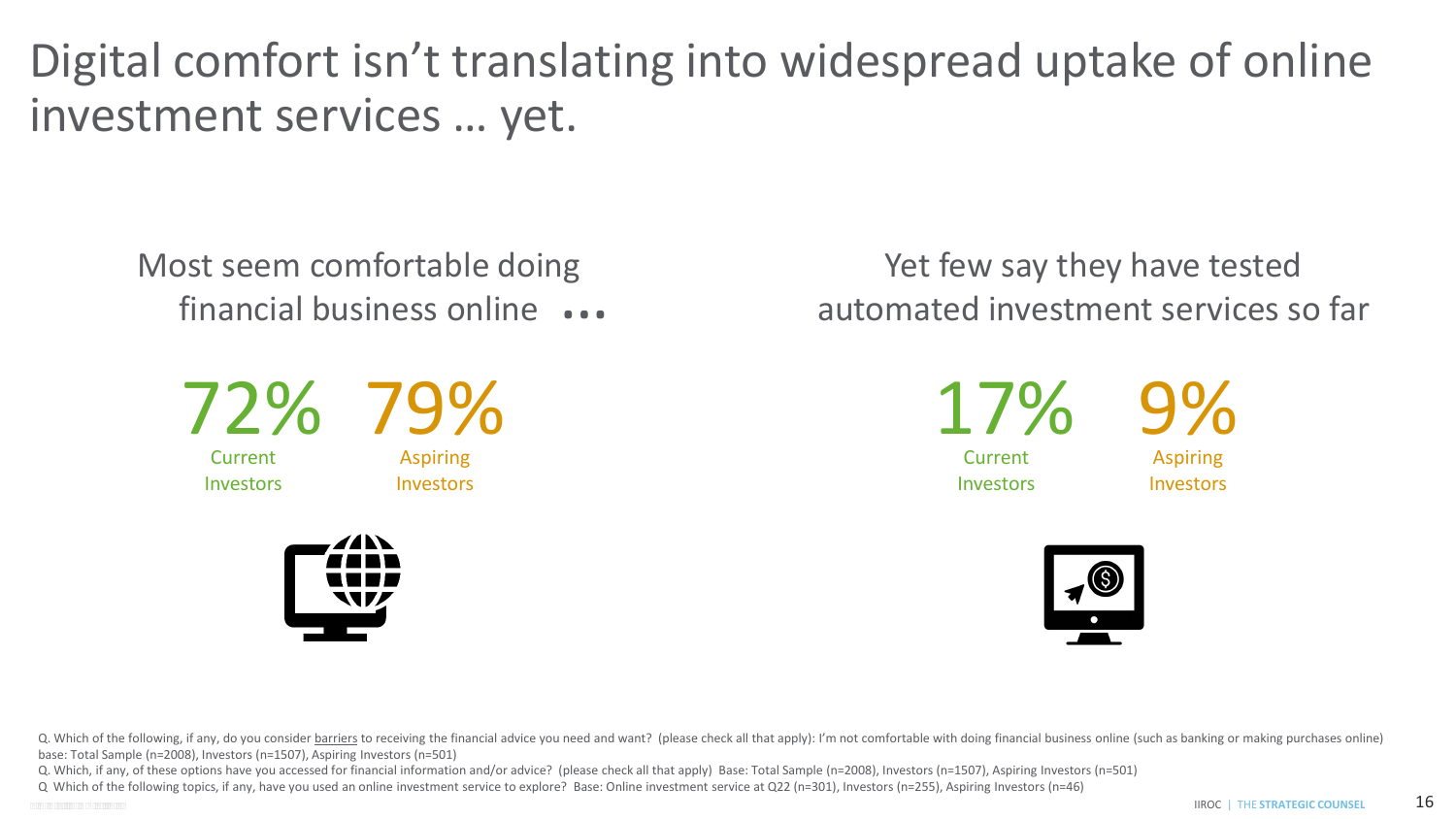Of the few who have tried an automated online investment service, less than 40% say they are satisfied with the advice received.

| <b>Satisfied with Advice</b> |                                          | Top topics of advice – online tool         |
|------------------------------|------------------------------------------|--------------------------------------------|
|                              | 51% took an action<br>such as opening an | Aspiring<br>Current<br>investors investors |
| 39% 37%                      | account or making                        | Planning for financial goals<br>39%<br>63% |
| Aspiring<br>Current          | an investment                            | Tax and estate planning<br>30%<br>31%      |
| <b>Investors Investors</b>   |                                          | Budgeting or debt management<br>20%<br>23% |

Q. After you entered your information through the online investment service, did you take action such as opening an account or making an investment?

Q. On a scale of 1-10, where 10 means you are completely satisfied, and 1 means you are not at all satisfied, how satisfied would you say you are overall with the advice you received through this online investment service?

Base: Online investment service at Q22 Investors (n=255), Aspiring Investors (n=46)

Q. Which of the following topics, if any, have you used an online investment service to explore? Base: Online investment service at Q22 (n=301), Investors (n=255), Aspiring Investors (n=46)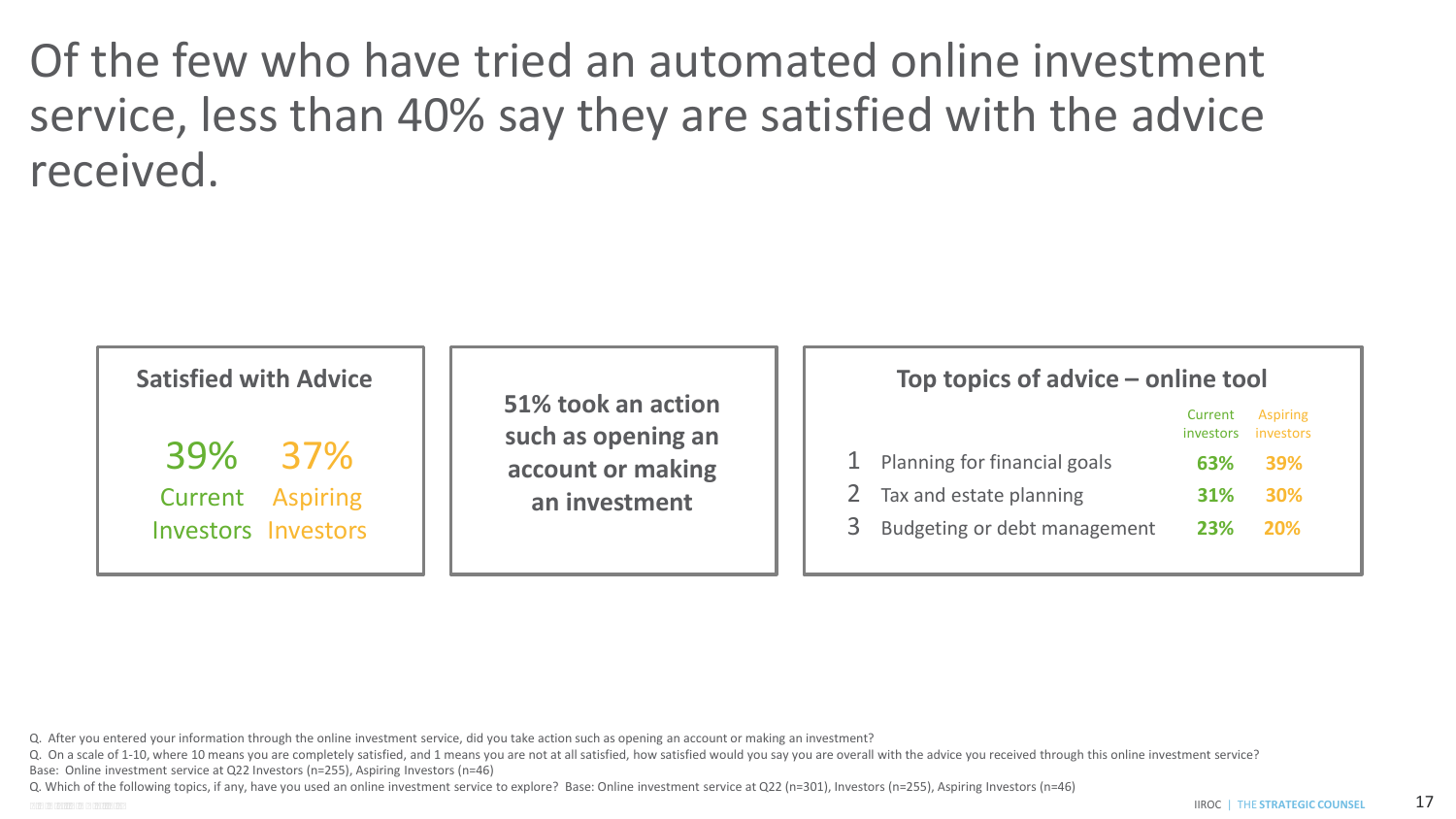Investor openness to digital models of advice is balanced by a strong desire for human contact, security of information, and personalization of advice.



Q. Thinking about the financial information and advice available through an online investment service, please indicate whether you agree or disagree with each of the following statements.

Q. Would you expect that advice that is generated through an online tool to have more, the same, or less regulatory protections than advice that comes from a human being such as an investment advisor?

Base: Investors (n=1507), Aspiring Investors (n=501)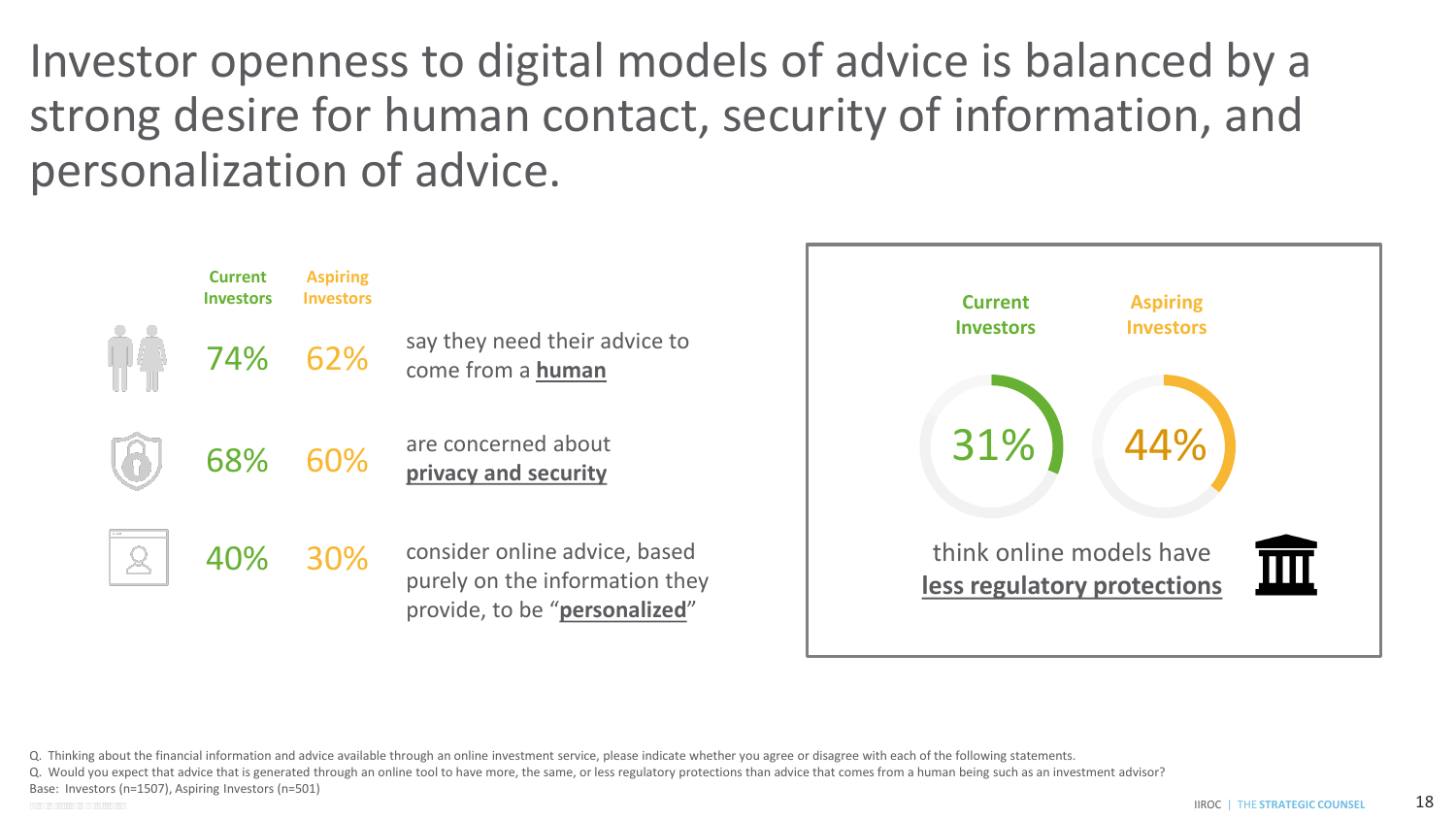### Men expressed greater interest than women in digital models.



\* Men vs. Women

Have accessed an automated online investment service (17% vs. 13%)

 Feel that an online tool offers a personalized, cost effective, and convenient investment option

- 41% vs. 35% agree that advice is personalized
- 51% vs. 44% agree that online services are cost effective
- 61% vs. 56% agree that online services are convenient

 Feel confident in the quality of advice generated through these tools

 • 48% vs. 35% agree that they are confident in the quality of online advice that is based on information they provide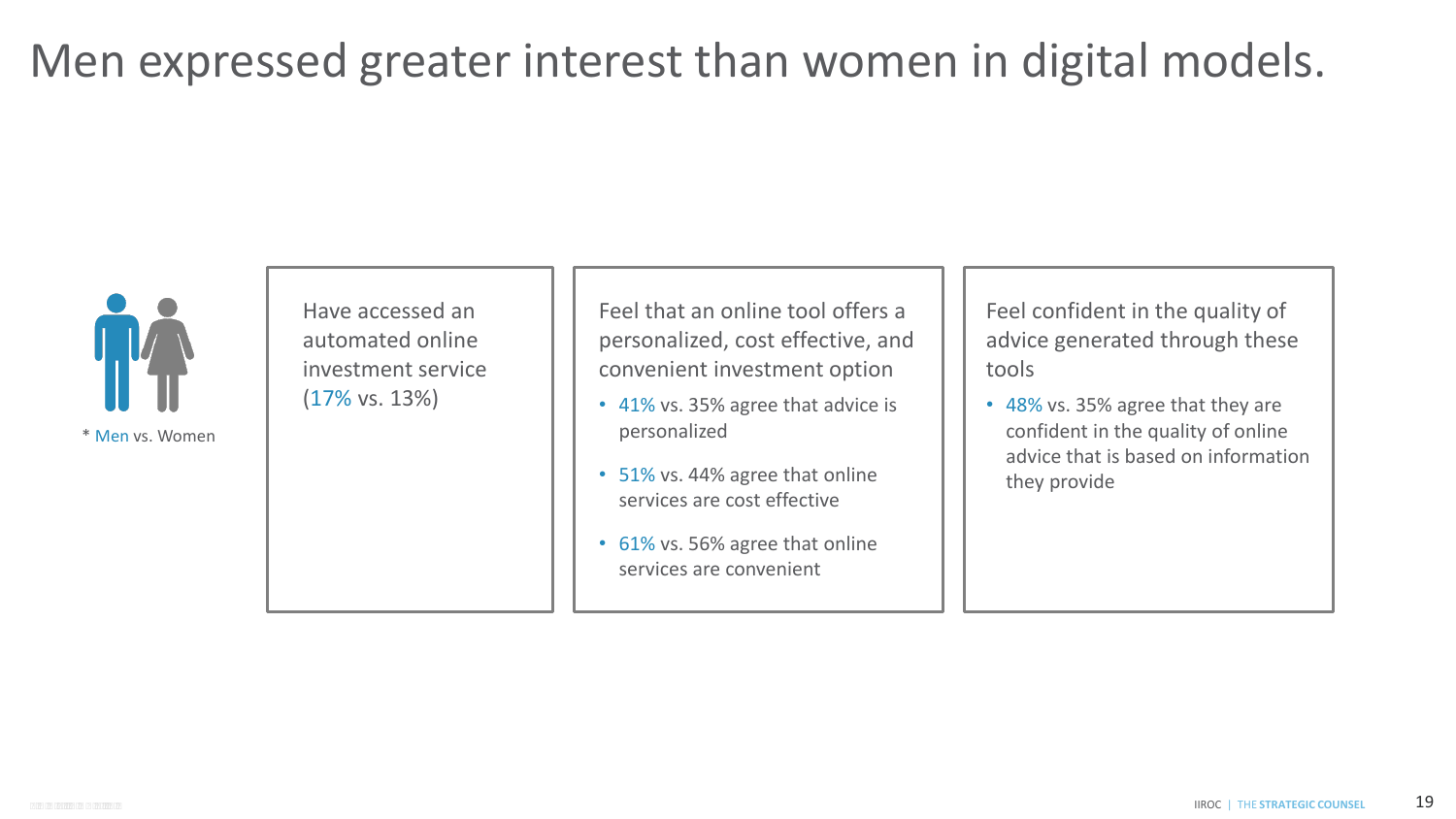# Younger investors are the most likely to be open to digital models.

#### Those under the age of 45 are the most likely to:

 Have accessed an automated online tool or service for information or advice (22% under the age of 35, 19% between 35-44 years old)

Feel comfortable with the technology (62% under the age of 35, 60% between 35-44 years old)

 Feel confident with the quality of the advice received (51% under the age of 35, 50% between 35-44 years old)

Feel confident with the personalization of the advice (50% under the age of 35, 48% between 35-44 years old)

 Say they would take action as a result of the advice (47% under the age of 35, 44% between 35-44 years old)

#### Senior investors are:

 Least likely to have accessed an automated online investment tool or service for information or advice (8%)

 Least confident that digital models are convenient (39%) and cost effective (30%)

 Most likely to expect that online tools and services are subject to less regulatory protections than in person advice channels (43%)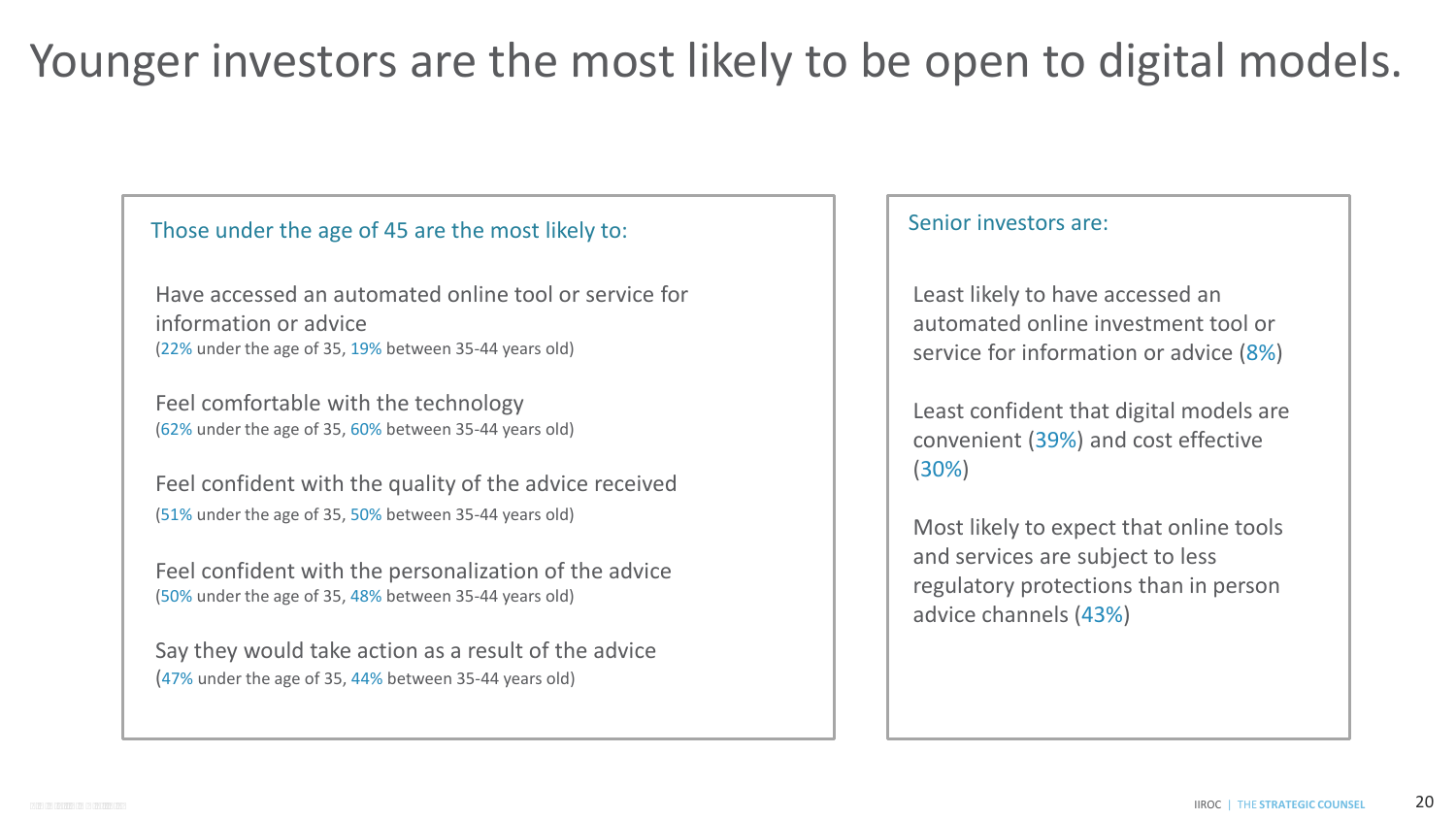

#### 4 BARRIERS TO ACCESSING ADVICE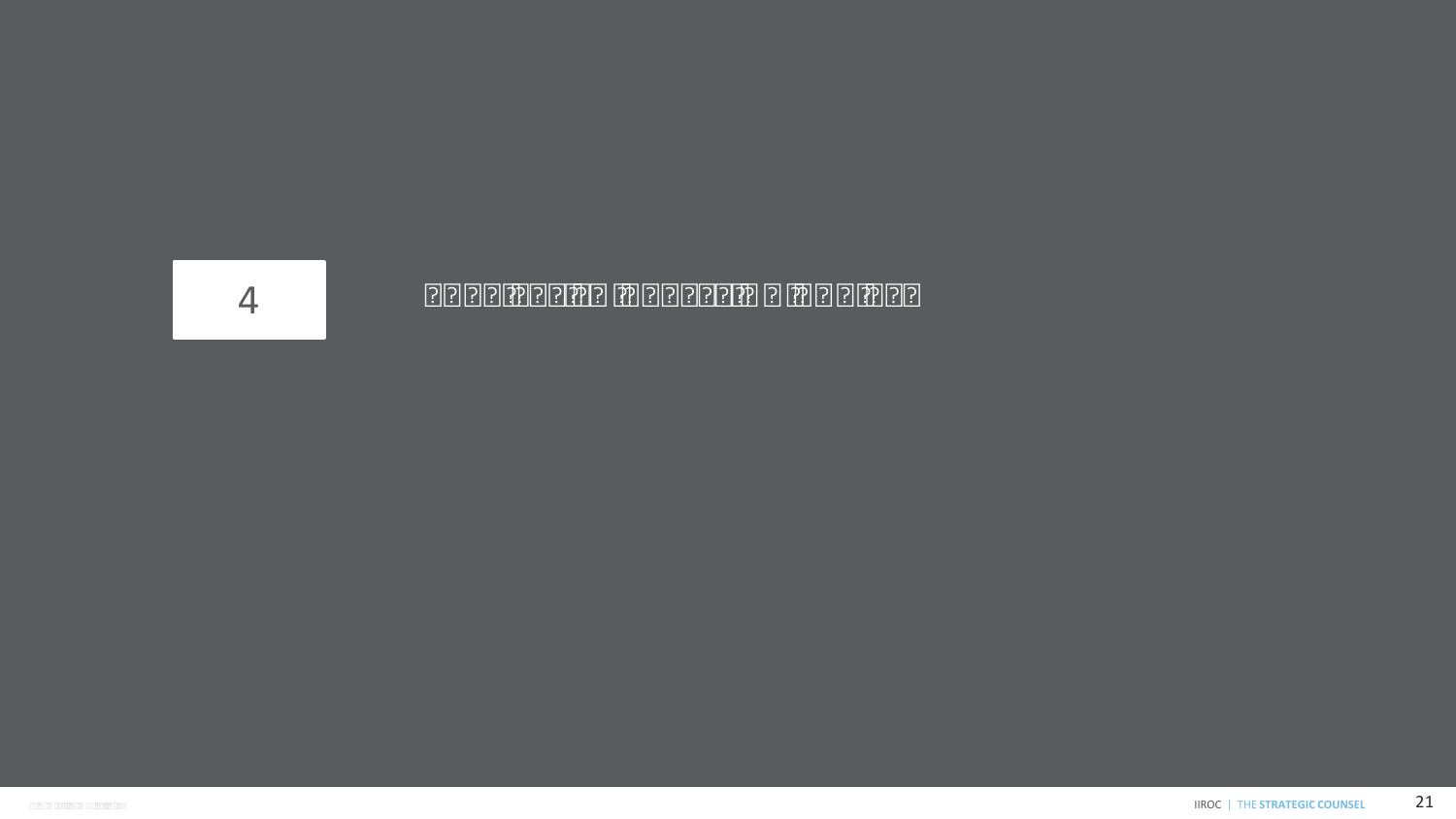### Lower confidence and knowledge levels are barriers for aspiring investors.



I prefer to invest my money in other ways

#### **26%**

I feel investing is too risky

60% **Aren't confident** in their ability to make decisions about investments



61% **Don't know the options available** for getting investment information and advice

65% **Don't know the financial products and services available** to them

Q. And which of the following is the primary reason that you have not yet invested or considered investing?

Q. Overall, how confident do you feel about each of the following?

Q. Overall, how knowledgeable do you feel about each of the following?

Base: Investors (n=1507), Aspiring Investors (n=501)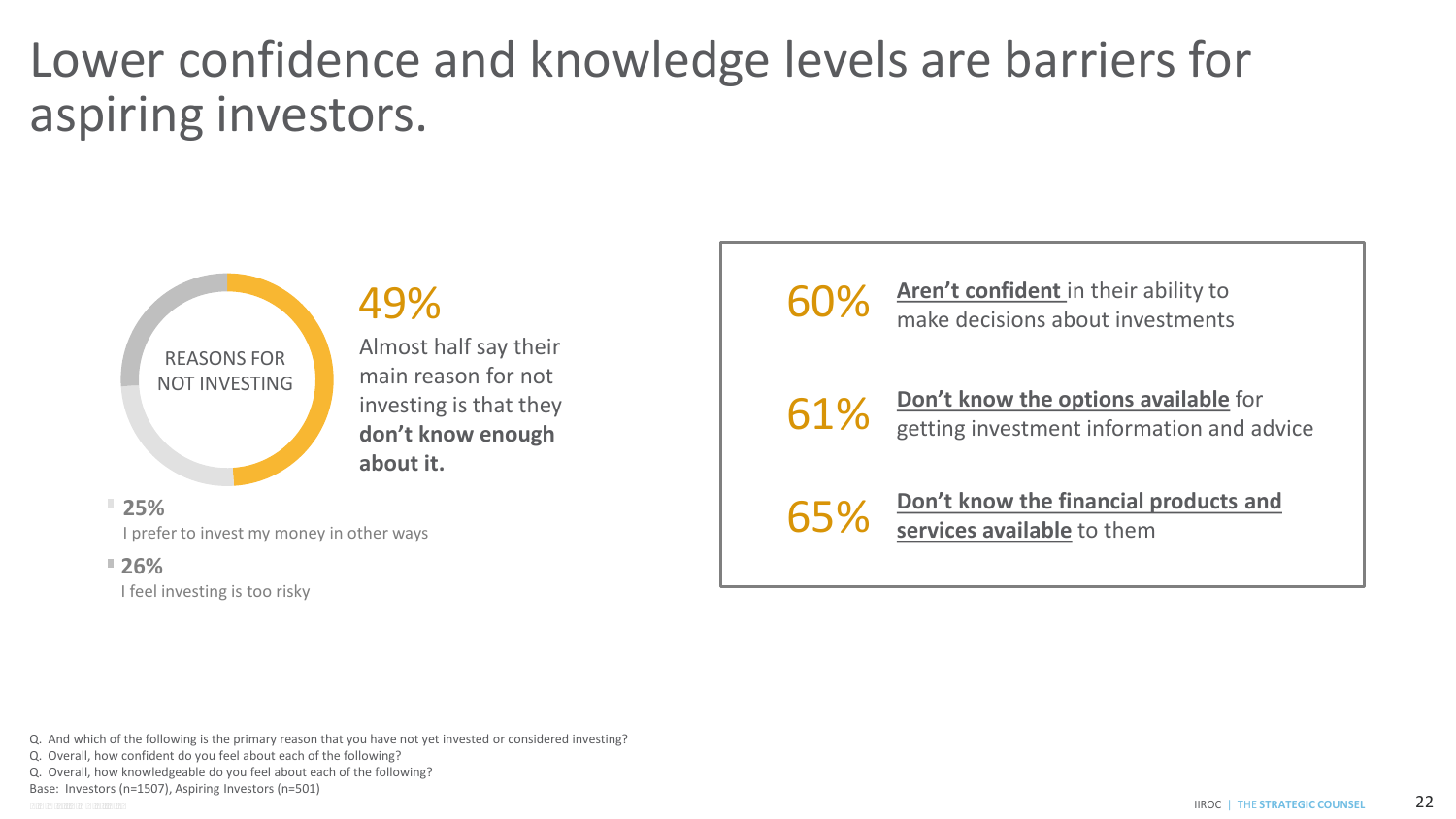Financial ability is also a perceived barrier for aspiring investors and to a lesser extent for current investors.

### **41%** (23% of current investors)

 *money to get advice from an Don't feel they have enough investment advisor* 



#### **28%** (18% of current investors)

 *afford to get advice from Don't think they can an investment advisor* 

And even though household income levels are generally lower than those of current investors:



70% of aspiring investors have a post-secondary education



almost half are in the active workforce



almost 70% are over 40 years old, and

#### 30% are retired.

 Q. Which of the following, if any, do you consider barriers to receiving the financial advice you need and want? C O N F I D E N T I A L IIROC | THE **STRATEGIC COUNSEL**  Base: Total Sample (n=2008), Investors (n=1507), Non-investors (n=501) 23<br>CONFIDENTIAL PROC | THE STRATEGIC COUNSEL 23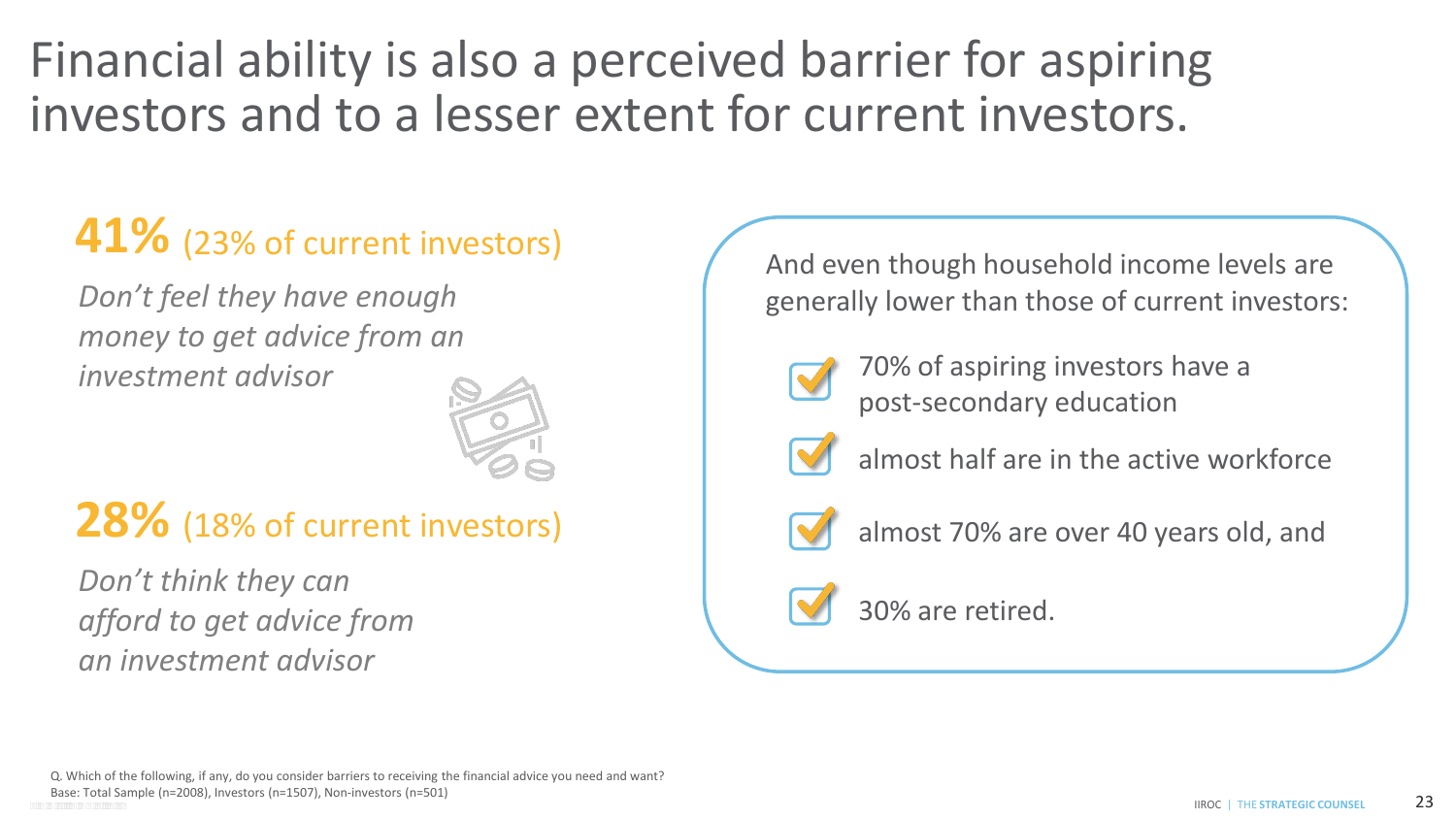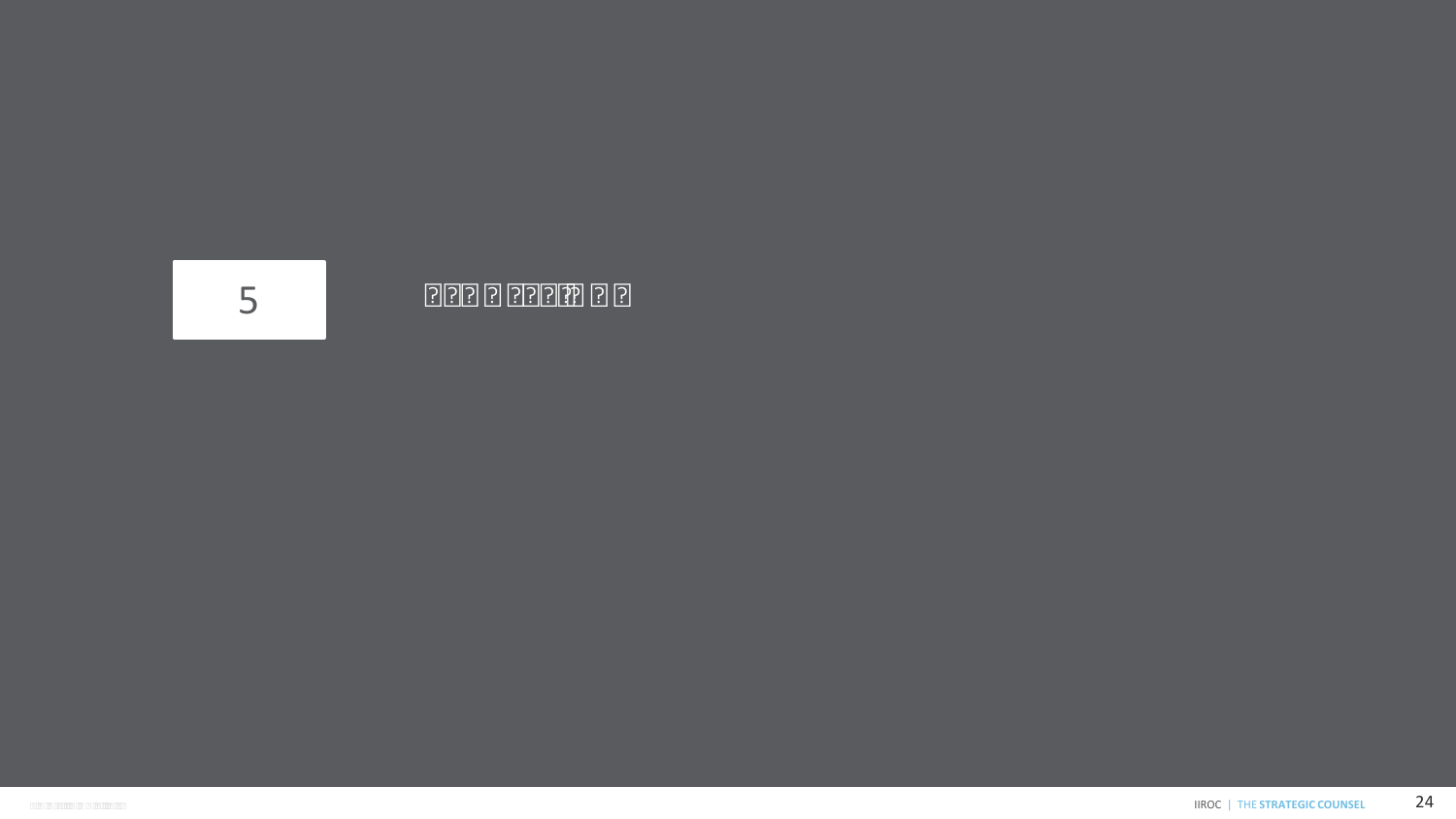### Regulation plays a key role in investor confidence in advice.

| Confidence                                                                                                                       | <b>Current</b><br><b>Investors</b> | <b>Aspiring</b><br><b>Investors</b> |
|----------------------------------------------------------------------------------------------------------------------------------|------------------------------------|-------------------------------------|
| Confident that the investment industry in Canada is properly regulated                                                           | 76%                                | 48%                                 |
| Importance                                                                                                                       |                                    |                                     |
| Feel that it's important that the advice they receive comes from a<br>regulated firm or individual                               | 87%                                | 67%                                 |
| Digital Models                                                                                                                   |                                    |                                     |
| Expect that advice generated through an online tool has less regulatory<br>protections than advice that comes from a human being | 31%                                | 44%                                 |

- Q. Would you expect that advice that is generated through an online tool to have more, the same, or less regulatory protections than advice that comes from a human being such as an investment advisor?
- Base: Investors (n=1507), Non-investors (n=501)

 Q. Overall, how confident do you feel about each of the following?

 Q. For each of the following, please indicate how important it is to you personally.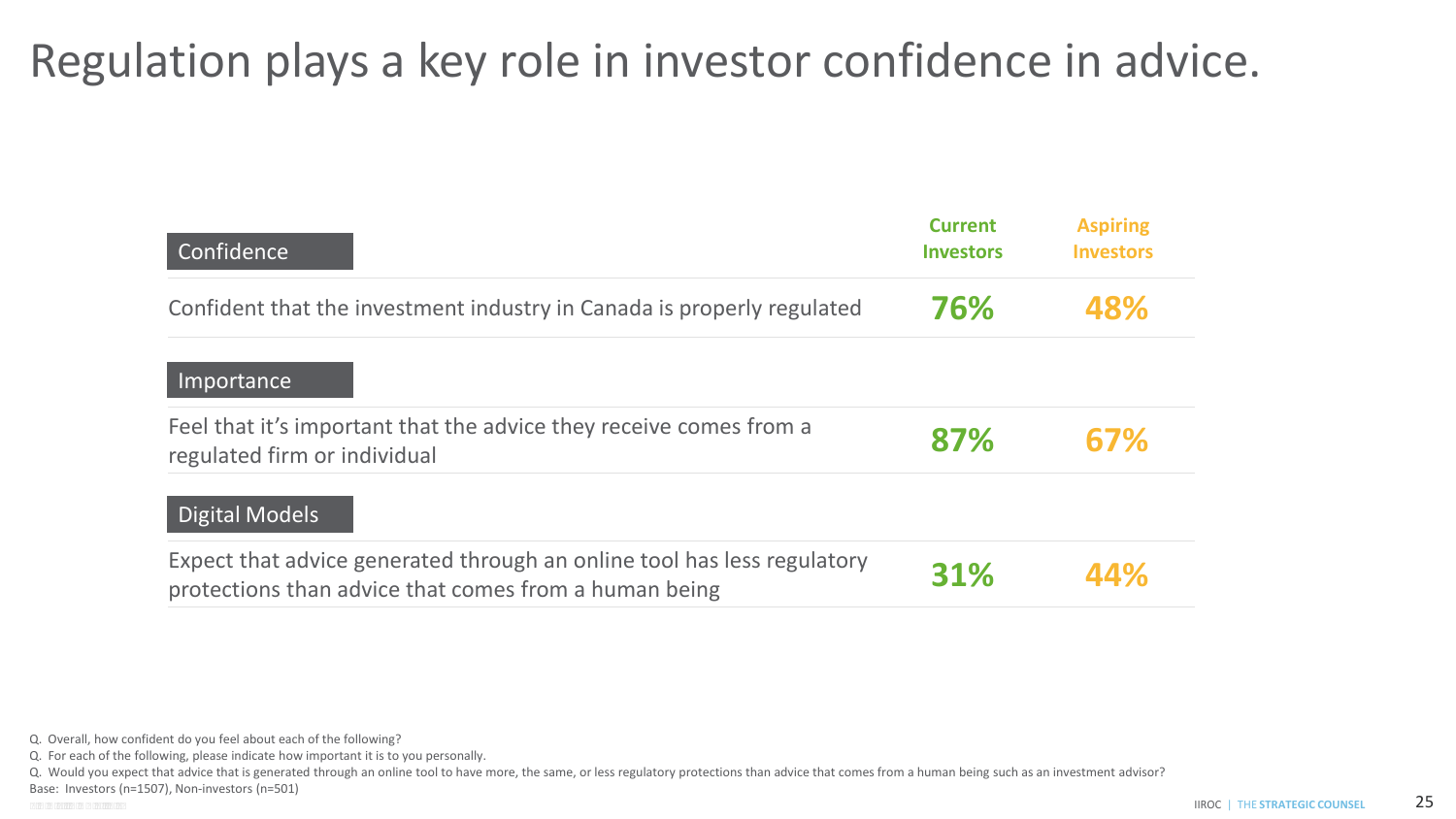

#### 6 PROFILE OF CURRENT AND ASPIRING INVESTORS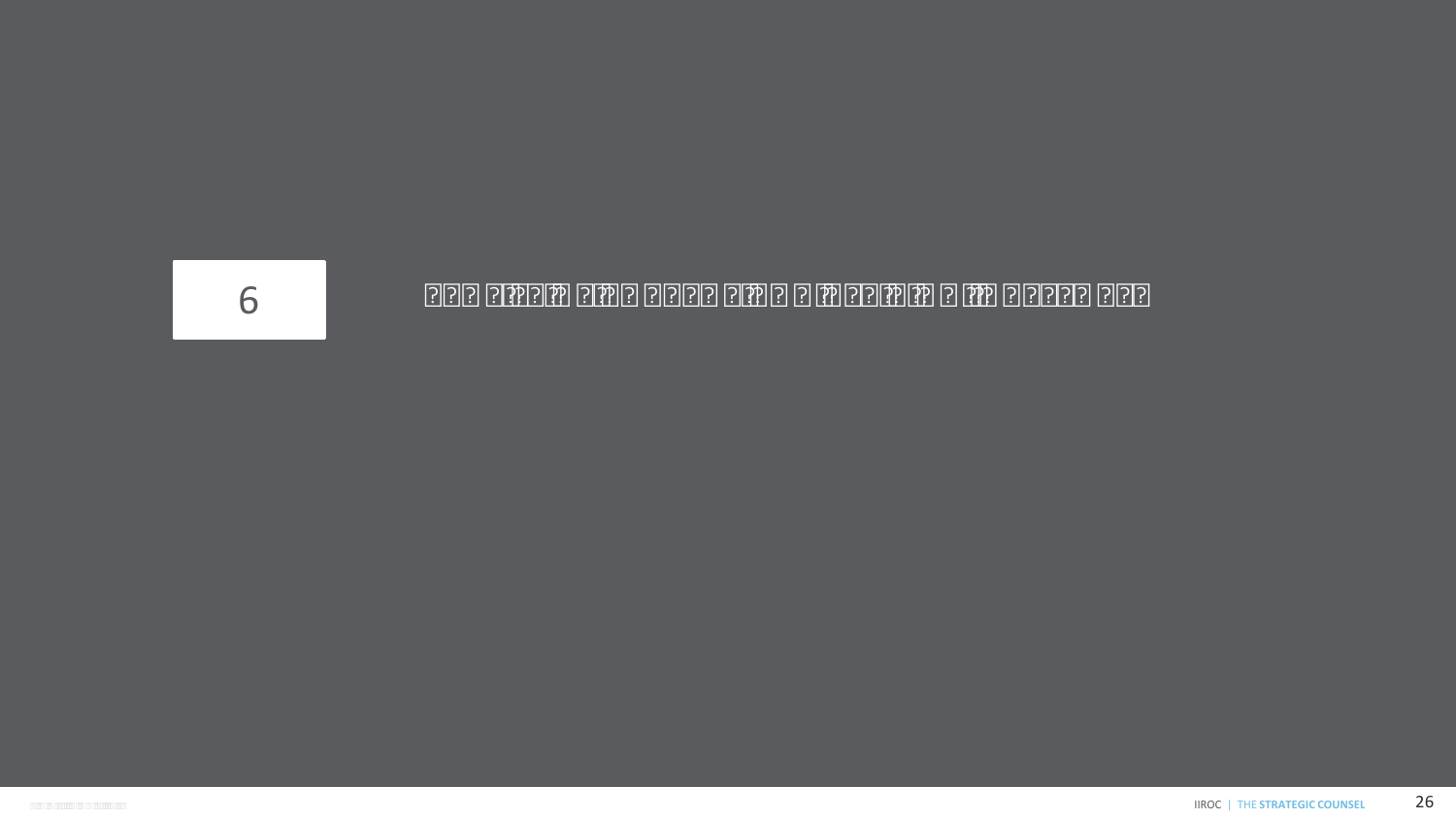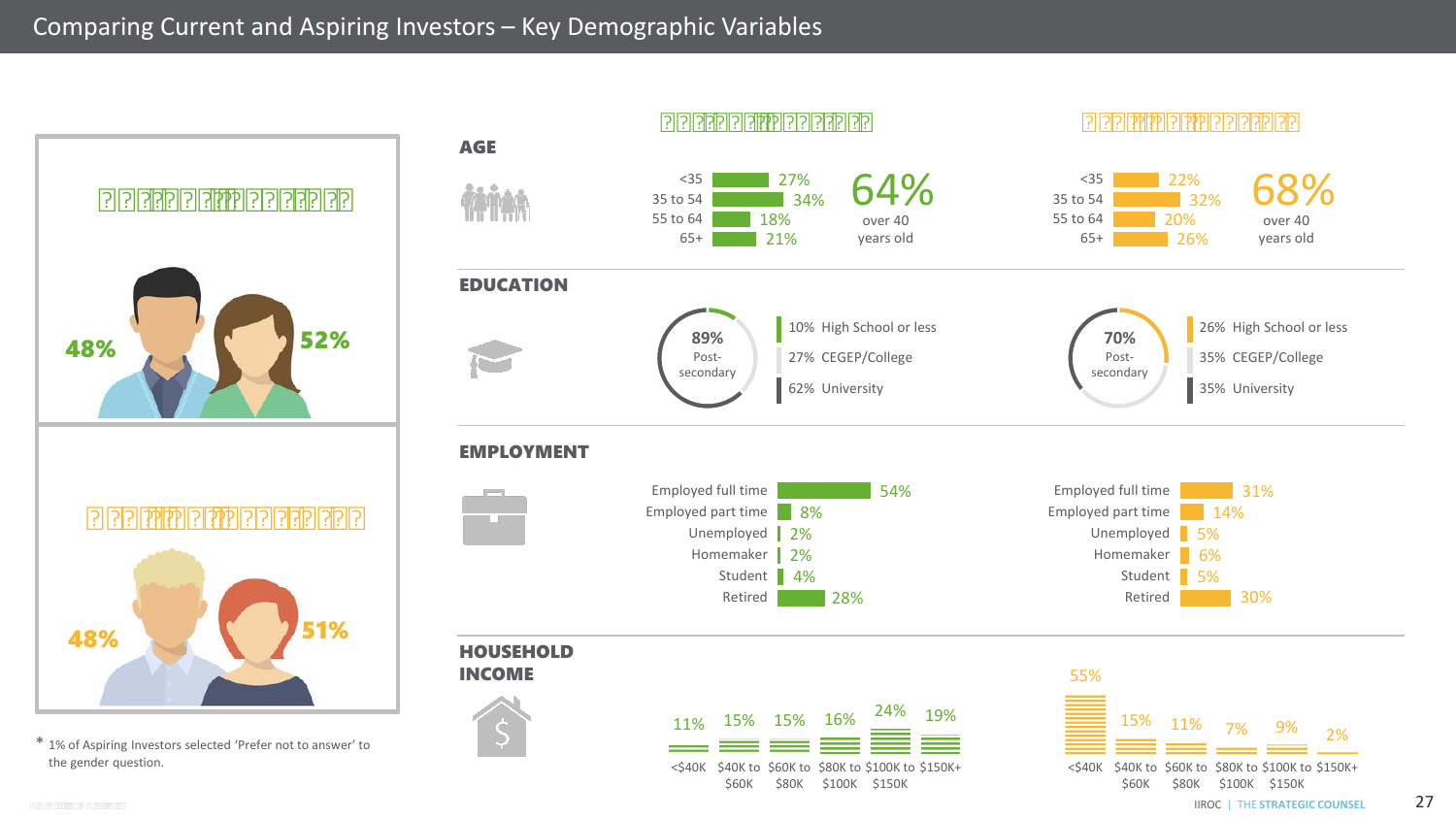